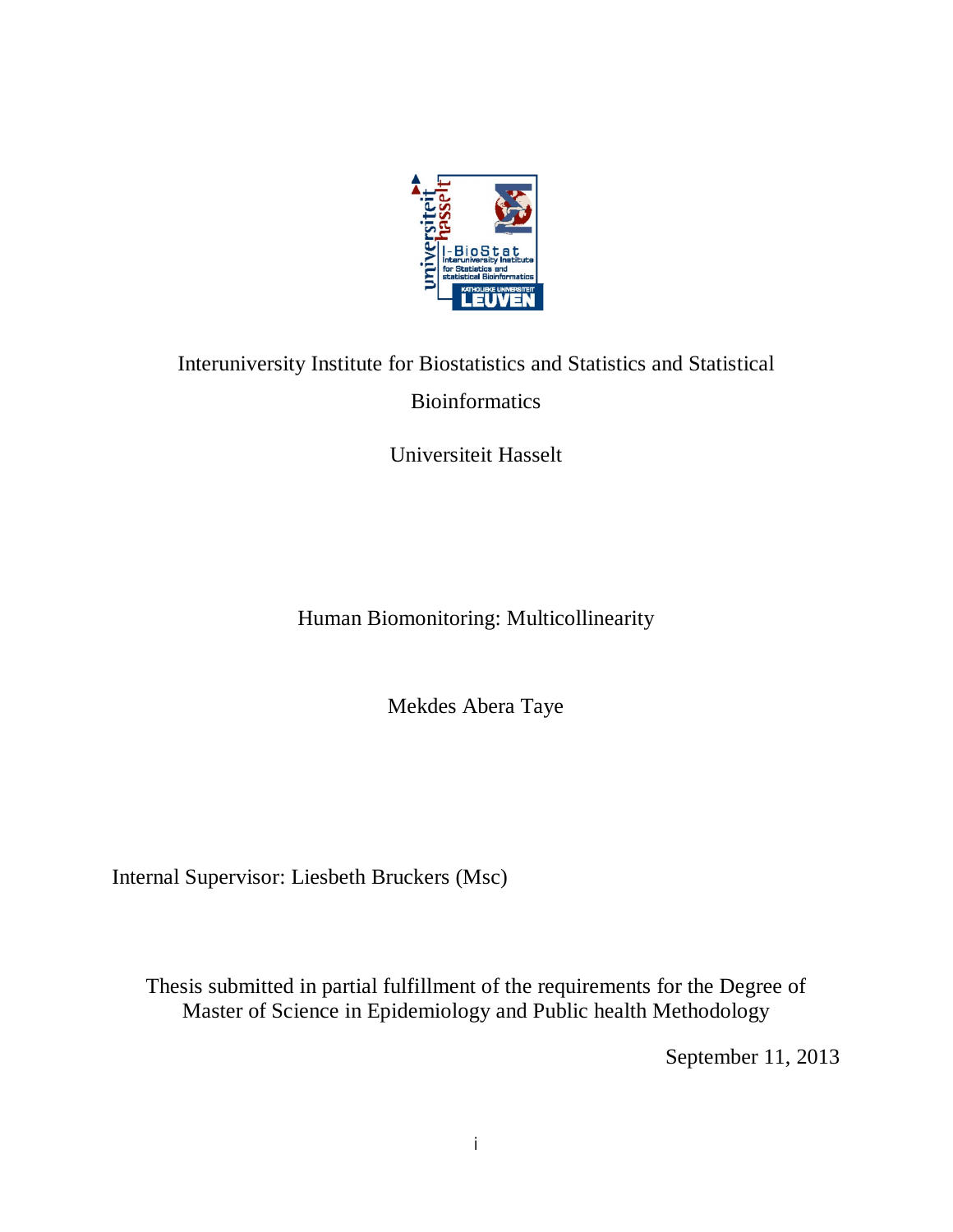# **Contents**

| 1.   |  |
|------|--|
|      |  |
|      |  |
| 2.   |  |
| 3.   |  |
|      |  |
|      |  |
|      |  |
|      |  |
|      |  |
| 4.   |  |
| 4.1. |  |
| 4.2. |  |
| 4.3. |  |
| 4.4. |  |
| 4.5. |  |
| 4.6. |  |
| 4.7. |  |
| 5.   |  |
| 6.   |  |
| 7.   |  |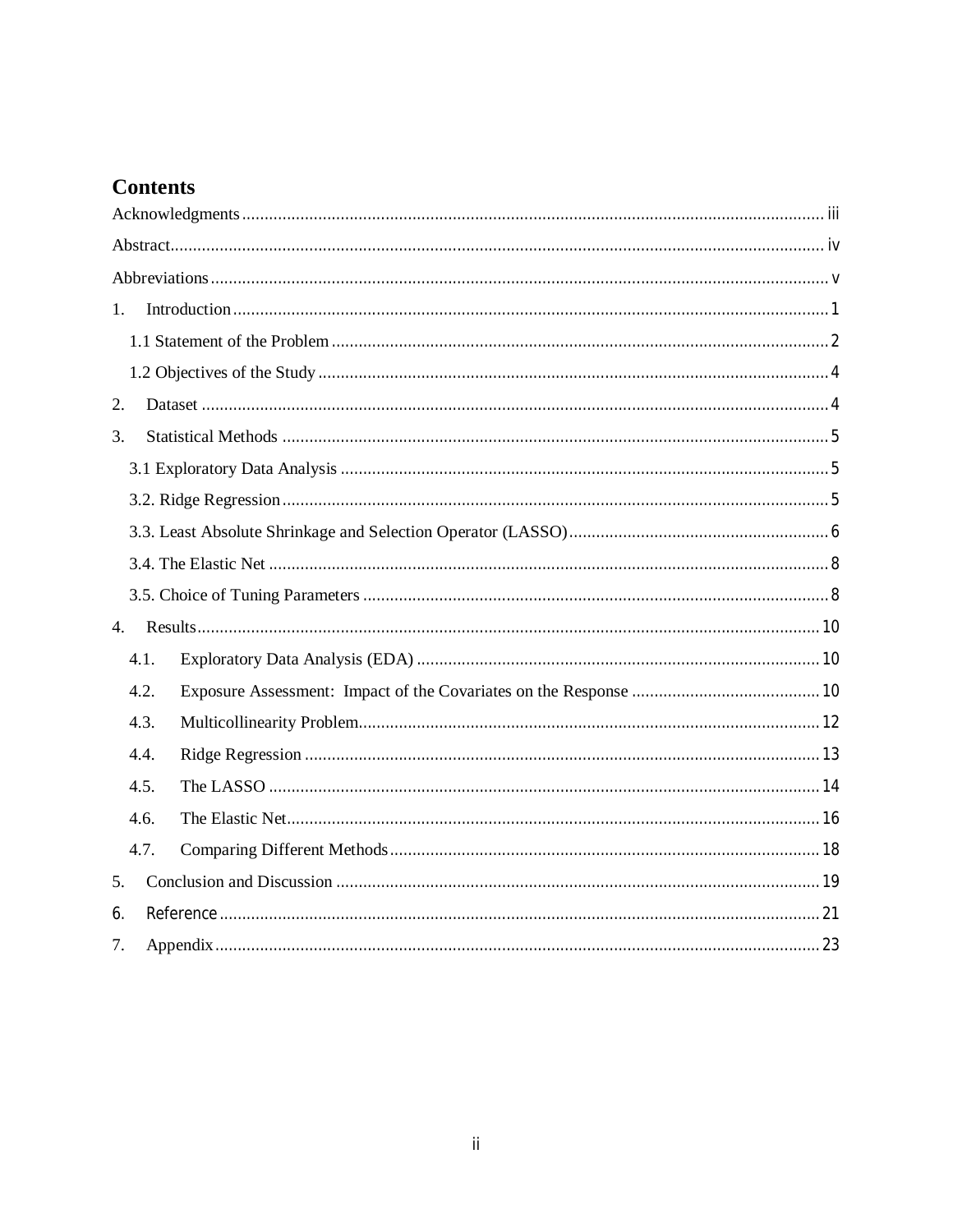# **Acknowledgments**

Thanks to the Almighty God who sustained me to this status and for his unlimited blessings. Next, I am very grateful to, my internal supervisor Mrs. Liesbeth Bruckers, for her guidance, suggestions, comments and willingness to help me.

I would like to take this opportunity to give my heartfelt appreciation to all professors, instructors and staff member specially Mrs. Martin at Uhasselt for sharing their knowledge and skills.

I am also great full to Mr, Lioneal Duncan for his prays, and kind cooperation on providing material and moral supports. His advices were my strengths on those days I lost hope. God bless you more and more Mr. Lionel.

Samiya, I don't know what to say for your continued support, prayers, encouragement and love from the day we met until today and for the coming future.

Finally I want to say thanks to my father (Mr. Abera Taye) and my mother (Mrs. Selamnesh Alemu), for continual prayer, moral support, constructive advices, encouragement and for their unconditional love.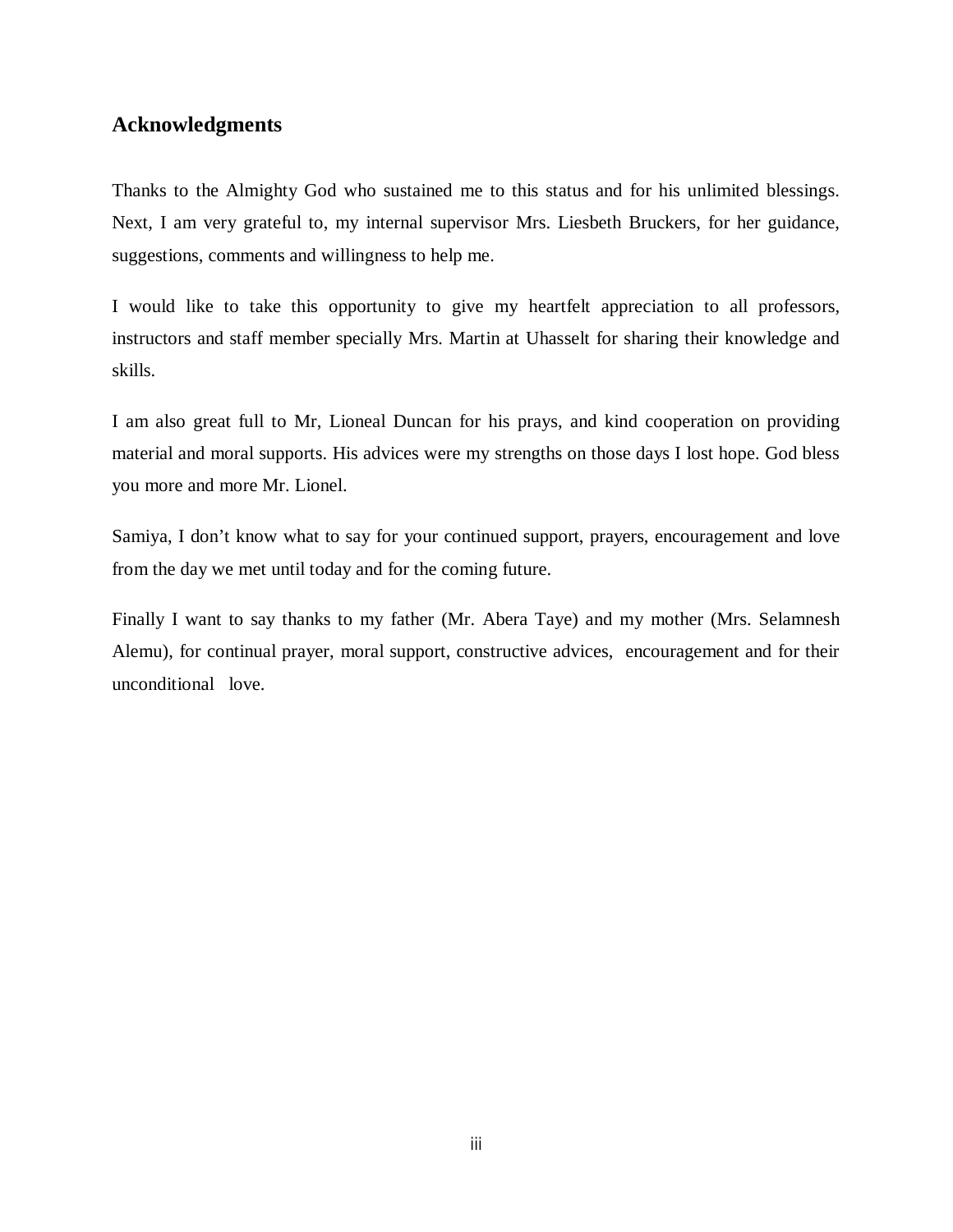# **Abstract**

Biomonitoring is a scientific technique that assesses a person's exposure to natural and synthetic chemicals. The data from biomonitoring program reveal the amounts of natural and manufactured chemicals that entered human body (bio-marker of exposure) and their effect on human health. In this paper we investigate the influence of a number of covariates (levels of pollutants, gender, life style...) on Thyroid Stimulated Hormone. The covariates, however, had strong correlation ship, which hamper the efficiency of simple OLS as technique of estimation. Thus, we used ridge, lasso and elastic net regression methods as technique of estimation and tested their performance in inclusion of highly correlated covariates in the model. We obtained that all regularization methods improve the prediction accuracy as compared to no shrinking (OLS). Among the regularization methods, Elastic Net performs better than Lasso, and the lasso performs better than ridge regression in terms of prediction accuracy.

**Key words:** Ridge, Lasso, Elastic Net, Cross-Validation.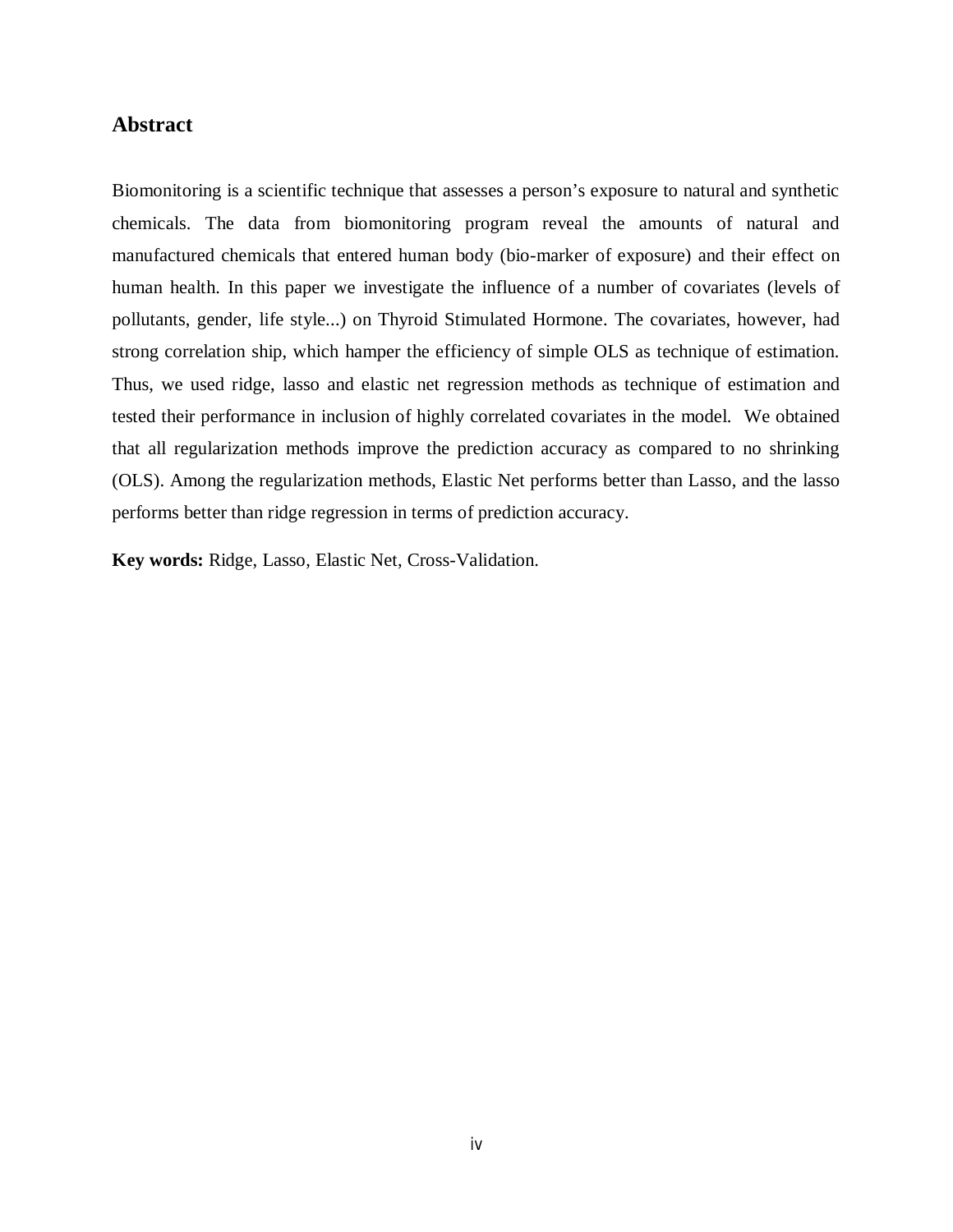# **Abbreviations**

DDE: Dichlorodiphenyldichloro Ethylene HCB: Hexachlorobenzene PCBs: Polychlorinated biphenyls HBA: Paraben Metabolite BDEs: Brominated Diphenylethers HBCD: hexabromocyclododecane TRA: Toxic relevant Arrsene DCP: Dichloropenol MBZP: Mono benzyl Phthalate DEP: Diethylphosphate HBA: Para-Hydroxybenzoic Acid MBC: 4-Methylbenzylidene Camphor BEP: Persistent Brominated Pollutants HCB: Hexachlorobenzene SOMPCB: sum of PCB118 and PCB170 SOMME: sum of MEHP(mono-2-ethylhexyl ftalaat), MEHHP(mono-2-ethylhexyl-5 hydroxyhexyl ftalaat) and MEOHP(mono-2-ethyl-5-oxohexyl ftalaat) UTCS: Urinary triclosan COT: Cotinine UTL: Urinary Thallium Concentration UCU: Urinary Copper Concentration UCD: Urinary Cadmium Concentration UBPA: Urinary Bisphenol A Concentration UAS: Urinary Arsenic Concentration TRA: Toxic Relevant Arsenic HPYR: 1-hydroxypyreen MBP: Monobutyl Phthalate MBzP: Mono Benzyl Phthalate TTMA: t,t'-muconzuur PCDD\_F: Polychlorodibenzodioxins Fluoro DL\_PCB: Dioxin-Like Polychlorinated Bipheny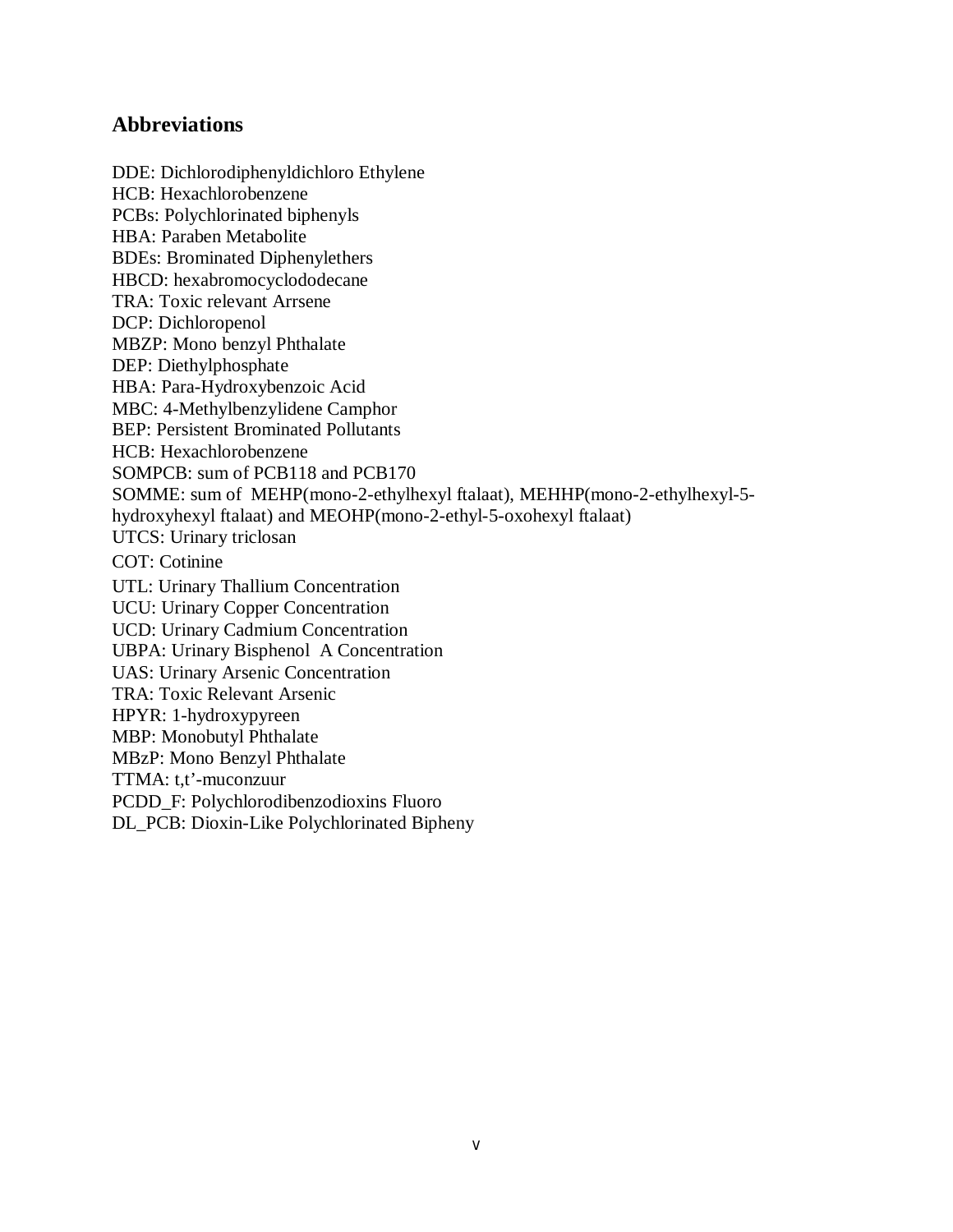# **1. Introduction**

Biomonitoring is a scientific technique that assesses a person's exposure to natural and synthetic chemicals. In biomonitoring studies, scientists examine and measure the concentration of chemicals in a person's tissues and fluids, most commonly blood, urine, breast milk and sometimes expelled air. Since chemicals that entered human body leave markers, scientists can examine the level of exposure through detecting the chemical itself or a breakdown product, or a change in the body resulting from the interaction of the chemical or its breakdown product(s) with the individual, such as alterations in the levels of certain enzymes or other proteins which may lead to modifications of normal body processes.

The process of Human Biomonitoring involves three key initial steps in: selecting who will be monitored, as well as when and where, collecting tissue and/or fluid samples, and deciding which environmental pollutants to study and analyzing those environmental pollutants in the samples that are collected. This is a complex processes that require sophisticated analytical instruments and methods.

The data from biomonitoring reveal the amounts of natural and manufactured chemicals that have entered and remain in the body by age, sex, geographical location, and state of health of the individual. This information can give an indication into sources of chemical exposure, possible health effects, and ways to reduce or prevent future exposure. It is, therefore, helpful to develop new political strategies, to adapt existing political strategies and/or to evaluate and assesses existing political strategies.

Since 2002 a human biomonitoring network has been established in Flanders (Belgium) as part of a program on environmental health surveillance. Biomonitoring research has been carried out by different partners of the Centre for Environment and Health: the Flemish Institute for Technological Research (VITO), the Provincial Institute of Hygiene (PIH) and all Flemish universities (Brussels, Antwerp, Ghent, Hasselt and Leuven) with the aim of providing better insights in the impact of the environment on human health, and providing a profound base for a more effective environment and health policy.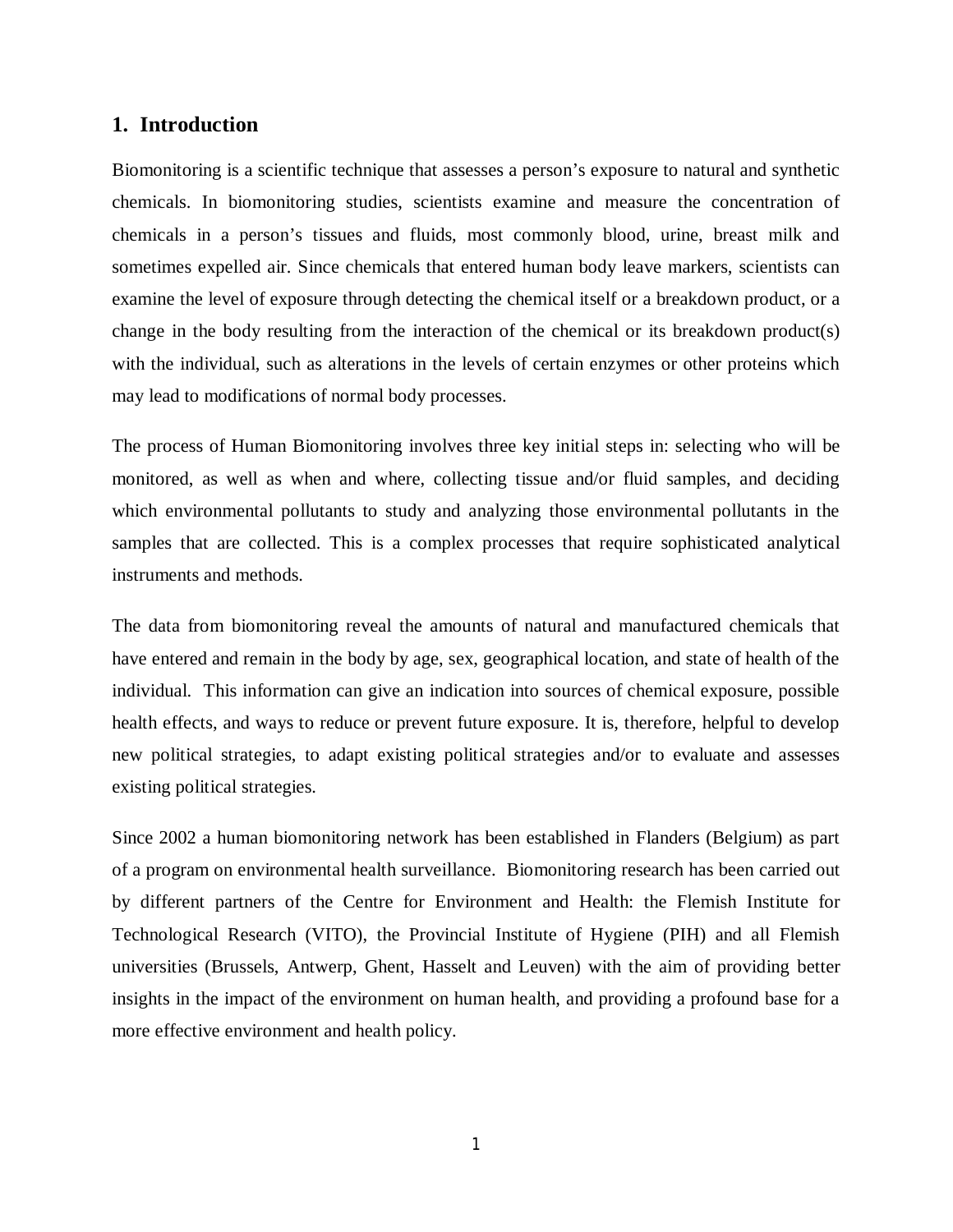In the period 2002-2006 the Flemish government initiated a five-year first generation human biomonitoring programme carried out by Flemish Centre of Expertise on Environment and Health. During this time a biomonitoring study was conducted in newborns, adolescents and adults in various areas (Albert Canal, port areas, incinerators, fruit area etc) with a different environmental load. This measurement campaign confirmed that living in different regions in Flanders can be associated with pollutants in the body and its impact on health.

After a first programme period, the centre continued the programme for the next five years (2007–2011); expanding substantially the number of environmental chemicals for which human biomonitoring data were obtained. The studies were conducted among young people, new-born and adults in the industrial areas of the Genk-Zuid and the region Menen. The hypothesis is tested whether in the hot spot areas specific biomonitoring data (exposure and effects) are different from reference values that have been obtained over Flanders.

For the period 2012-2015, a new program launched to build further on the strengths and knowledge gained in the 2002-2006 and 2007-2011 programs. The measurement campaign launched in areas known for its industrial activities, busy road and ship traffic and the associated emissions issue among young people in the Ghent canal on which this study is a part. The main focus of the Flemish biomonitoring program remains to use and translate the scientific results into policy actions.

# **1.1 Statement of the Problem**

As reported in the literature, many chemicals released into the environment can disturb the development of the endocrine system and of the organs that respond to endocrine signals and can interfere with the correct functioning of endocrine organs. Such chemicals are generally named "Endocrine Disruptors" (EDs). Persistent organic pollutants (POPs) are known Endocrine Disrupting Chemicals (EDCs). Persistent organic pollutants (POPs) are chemical substances that persist in the environment, bioaccumulate through the food, and pose a risk of causing adverse effects to human health and the environment. They include polychlorinated biphenyls (PCBs) and organochlorine pesticides, such as dioxin-like PCBs (PCB118), non-dioxin like PCBs (PCB138, 153, 170, and 180), dichlorodiphenyldichloroethylene (DDE) and hexachlorobenzene (HCB). Dioxin-like PCBs exhibit similar toxicity as dioxins. Dioxin-like PCBs are formed by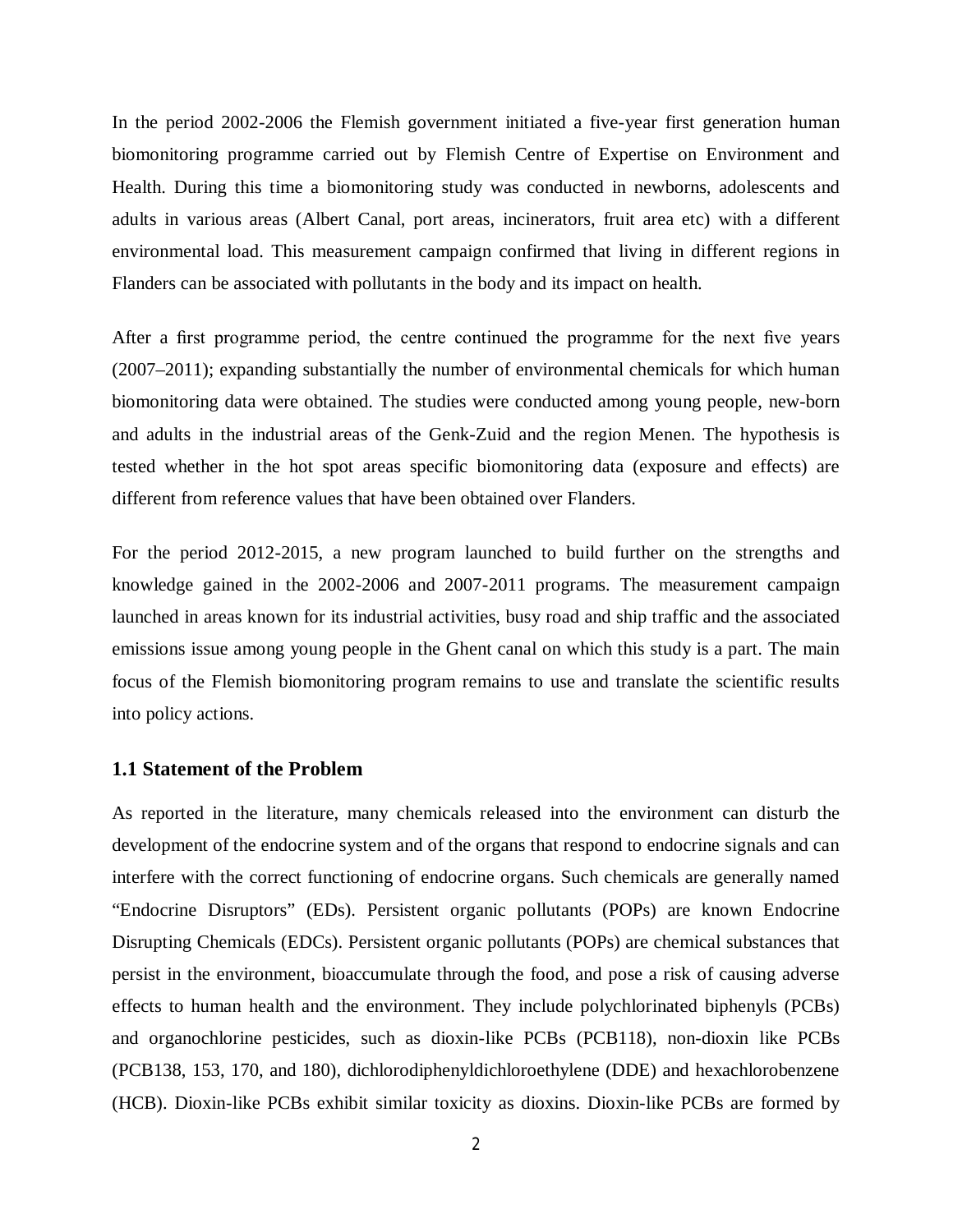incomplete burning processes, in steel industry, exhaust fumes, and cigarette smoke. Humans are exposed via fat fish, whole milk, and milk products, fat meat and products containing animal fats (SCQRF, 2000). The non-dioxin like PCBs were often used in industrial and commercial applications, such as hydraulic systems, cooling fluids, coloring dyes, and in plastic and rubber products. Production of PCBs has been banned in most developed countries since late 1980s (EFSA, 2005). However, PCBs are still released in the environment by incorrect removal and leakage in electrical devices and hydraulic systems. Humans are exposed to PCBs in food especially via fish, but also via meat and animal products. Fruit, vegetables, grain and grain products are less important as sources for PCBs (EFSA, 2005). Dichlorodiphenyltrichloroethane (DDT), the metabolite of DDE, is an insecticide used in agriculture. It is present in tuberous plants, green vegetables, and in fat meat, fish and chicken (EFSA, 2006a). HCB is an anti-fungal agent that was used previously to protect seeds and grains. It is also an industrial product, used in the past in the production of fireworks, munitions and synthetic rubber. Humans are exposed by food via fat fish, whole milk, whole milk products and fat meat (EFSA, 2006b).

Polybrominated diphenyl ethers (PBDEs) are bioaccumulative brominated flame retardants currently ubiquitous in the environment (Hites, 2004; Hoh and Hites, 2005). They are additives in some plastics, foams, electronics, and fabrics, originating from three commer-cial mixtures: penta-, octa-, and deca-BDE.

These chemical groups all have different mechanisms of endocrine action, and some evidence exists of their effects on reproductive, developmental and other homeostatic systems by interfering with synthesis, secretion, transport, metabolism and action of endogenous hormones. Many such chemicals also affect the thyroid hormone (TH) system at multiple levels. Thyroid hormone is essential for the control of metabolism, normal brain development, and for many aspects of normal adult physiology. Changes in the function of the thyroid gland or interference with the ability of thyroid hormone to exert its action may produce undesired effects on development, metabolism, or adult physiology. Brucker-Davis (1998) and Howdeshell (2002) have extensively reviewed a large number of industrial chemicals have been found to alter circulating levels of thyroid hormone. Diamanti-Kandarakis et al. (2009) also provided a brief overview of the literature regarding the mechanisms by which environmental chemicals may interfere with thyroid hormone action, with a brief background of thyroid endocrinology.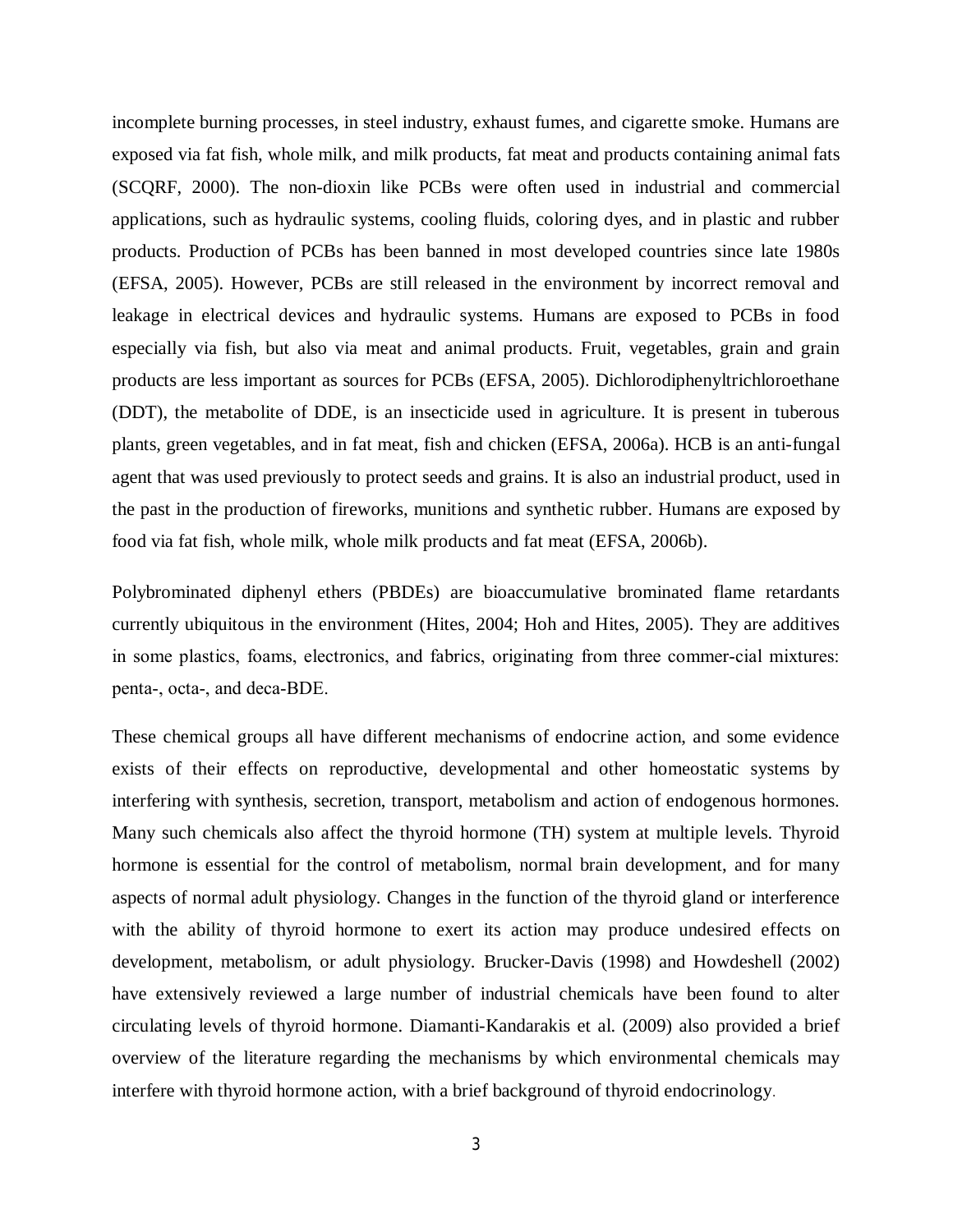The present study aims at assessing the association of a number of pollutants (bio-markers of exposure) and other covariates (such as life style and education level) with thyroid stimulating hormone (TSH). On the study, however, we contend with the problem of estimating the independent effects of many correlated exposures. General approaches in this regard include assessing each exposure separately, adjusting for some subset of other exposures, or assessing all exposures simultaneously in a single model. The optimal strategy remains uncertain, and it is unclear to what extent different reasonable approaches influence findings. On the study our scope, however, is not provide an empirical comparison of results from several modeling strategies, but is to investigate if shrinkage methods such as Ridge, Lasso and Elastic net are valuable techniques that allow inclusion of highly correlated covariates simultaneously in the model.

The report is organized as follows. Section 2 and 3 describes the data and the statistical methods implemented in the analysis respectively. The results of the analysis are presented in section 4 while section 5 presents a brief discussion and conclusion of the analysis. The references and appendix are presented in sections 6 and 7 respectively.

#### **1.2 Objectives of the Study**

The main objective of the study is to investigate the influence of a number of covariates (levels of pollutants, gender, and education) on effect biomarkers (Thyroid stimulated hormone). Ordinary least square (OLS) regression model is one of the techniques used to identify the risk factors. This method does poorly when strongly correlated predictors tend to be in the model together. It tends to affect the inferences about the mean response or prediction of new observation. Penalization techniques have been proposed to improve OLS which include techniques like elastic net regression, ridge regression and lasso. We employ these techniques and test if they are valuable to solve multicollinearity problem in our case and make comparison between these methods.

# **2. Dataset**

Since 2002, the Flemish human biomonitoring program have been collecting data on a variety of biomarkers of exposure (including e.g. DDE, heavy metals, dioxins, exposure to PAHs and benzene) and effect (including e.g. DNA damage, asthma and allergy, TSH, etc.) in different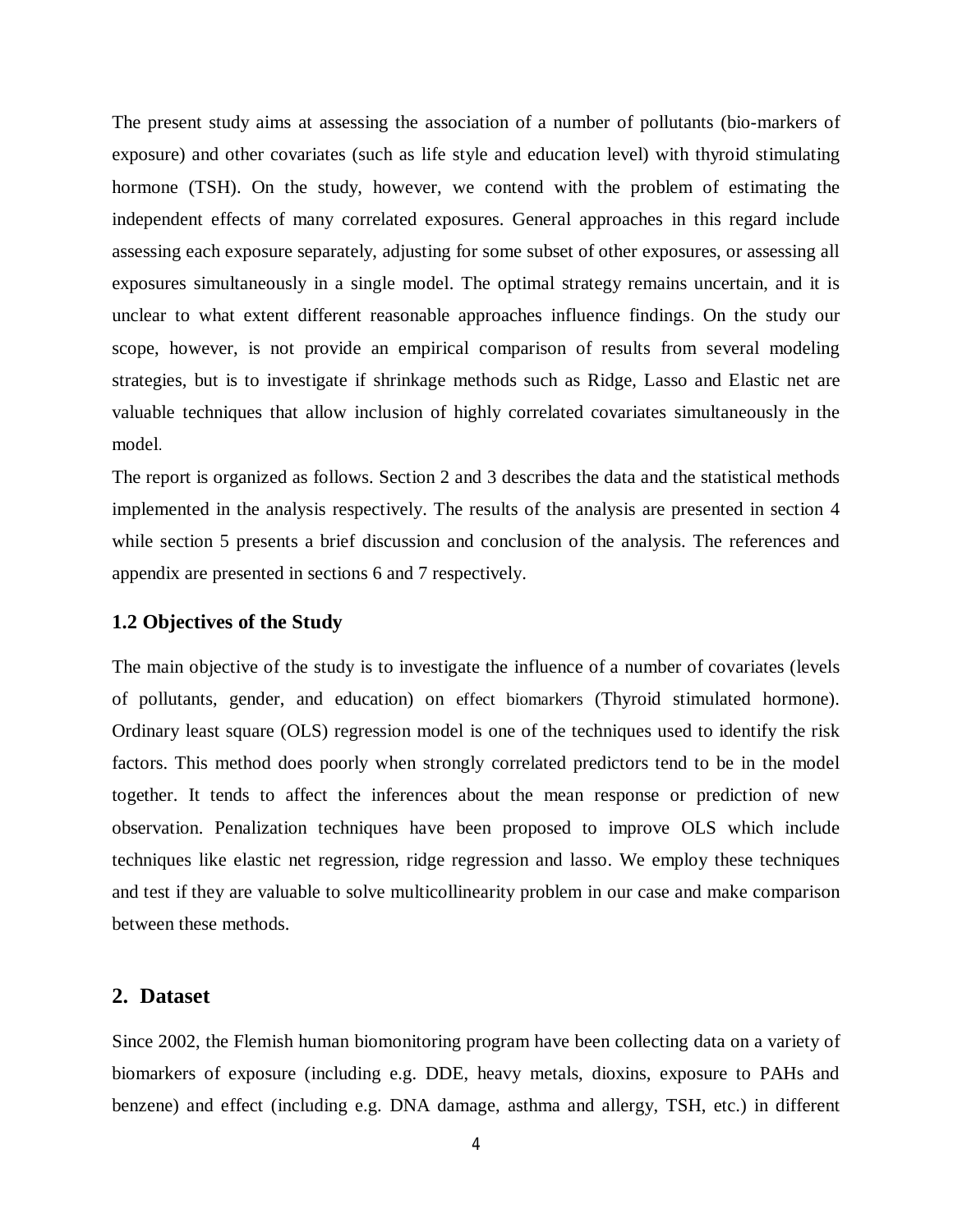areas of Flanders for three age groups (newborn babies, adolescents, elderly). A stratified clustered multi- stage design was used to select the respondents as a random sample of the population residing in Flanders. Different questionnaires and laboratory analysis were used to obtain information about the study population background and covariates. The present study uses recent data collected on measurement campaign launched in areas known for its industrial activities, busy road and ship traffic and the associated emissions issue among adolescents (aged 14 - 15) in the Flanders. We have a total of 210 observations with 35 covariates. After deletion of the 14 observations with missing values for categorical covariates, we used the remaining 196 observations in our analysis.

# **3. Statistical Methods**

This section presents a description of the statistical methods used in order to meet the objective of the study. Besides explanatory data analysis techniques, we widely used ridge regression, lasso, and elastic net which are briefly discussed below. SAS 9.2 and R 2.15 are the main softwares used in this analysis.

### **3.1 Exploratory Data Analysis**

Exploratory data analysis (EDA) - summary statistics (mean, median and standard deviation), pair-wise correlation and graphs were applied to gain an insight into the dataset.

## **3.2. Ridge Regression**

OLS regression may result in highly variable estimates of the regression coefficients in the presence of multicollinearity or when the number of predictors  $(p)$  is large relative to the number of observations $(n)$ . Ridge regression (Hoerl and Kennard, 1988) reduces this variability by shrinking the coefficients, resulting in more prediction accuracy at the cost of usually only a small increase of bias. It minimizes the residual sum of squares subject to a bound on the  $\ell_2$  norm of the coefficients. In Ridge regression, the coefficients are shrunken towards zero, but will never become exactly zero. The ridge regression estimator solves the regression problem using  $\ell_2$  penalized least squares:

$$
\widehat{\boldsymbol{\beta}}(\boldsymbol{ridge}) = \underset{\boldsymbol{\beta}}{\operatorname{argmin}} \big|\big|\boldsymbol{y} - \boldsymbol{X}\boldsymbol{\beta}\big|\big|_2^2 + \lambda_2 \big|\big|\boldsymbol{\beta}\big|\big|_2^2
$$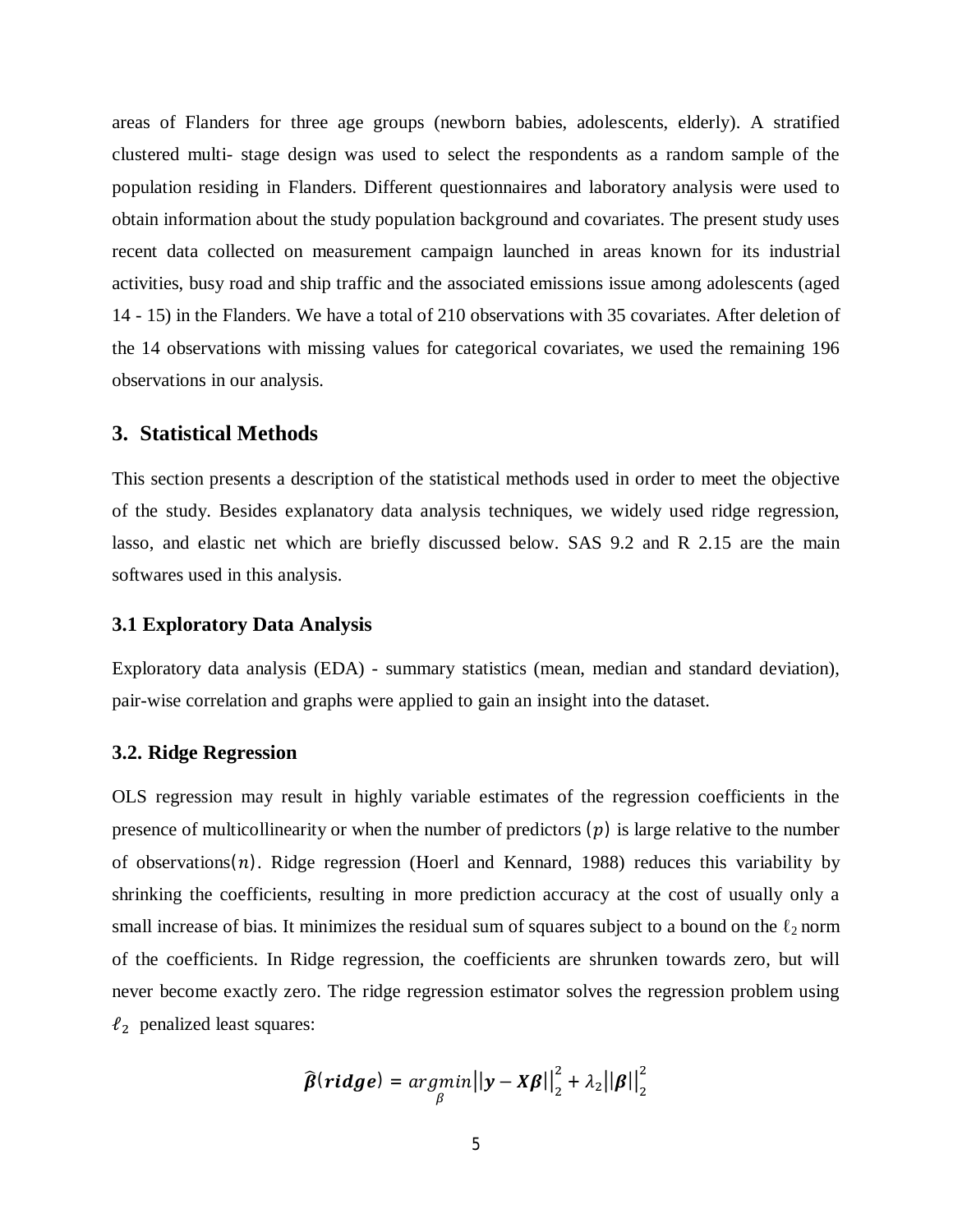Where  $\left|y - \mathbf{X}\boldsymbol{\beta}\right|_2^2$  $\sum_{i=1}^{2}$  =  $\sum_{i=1}^{n} (y_i - x_i^T \beta)^2$  is the  $\ell_2$ -norm (quadratic) loss function (i.e. residual sum of squares),  $x_i^T$  is the  $i^{th}$  patient (row of X),  $||\boldsymbol{\beta}||_2^2$  $\sum_{j=1}^{2} \sum_{j=1}^{p} \beta_j^2$  $\int_{j=1}^{p} \beta_j^2$  is the  $\ell_2$  –norm penalty on  $\beta$ , and  $\lambda_2 \ge 0$  is the tuning (penalty or complexity) parameter which regulates the strength of the penalty (linear shrinkage). The larger the value of  $\lambda_2$ , the greater the amount of shrinkage. So, when the number of predictors is large, ridge regression will not provide a sparse model that is easy to interpret.

The general trend is:

- $\triangleright$  The bias increases as  $\lambda_2$  (amount of shrinkage) increases.
- $\triangleright$  The variance decreases as  $\lambda_2$  (amount of shrinkage) increases.

As a continuous shrinkage method, ridge regression achieves its better prediction performance through a bias–variance trade-off (decrease in variance for small increase of bias). However, ridge regression cannot produce a parsimonious model, for it always keeps all the predictors in the model. The solution of ridge regression problem with parameter  $\lambda_2$  is given by:

$$
\hat{\beta}_{ridge} = (X'X + \lambda_2 I)^{-1}X'Y
$$

Where, **I** is pxp identity matrix. The method of ridge is implemented in R using the package *MASS*.

# **3.3. Least Absolute Shrinkage and Selection Operator (LASSO)**

A promising technique called the lasso was proposed by Tibshirani (1996). It is a penalized least squares method imposing an  $\ell_1$ -penalty on the regression coefficients. The lasso is, however, not robust to high correlations among predictors and will arbitrarily choose one and ignore the others and break down when all predictors are identical (Friedman, Hastie and Tibshirani, 2010).

Lasso does both continuous shrinkage and automatic variable selection simultaneously. It reduces the variability of the estimates by shrinking the coefficients and at the same time produces interpretable models by shrinking some coefficients to exactly zero (see fig 1 below). The lasso estimator uses the  $\ell_1$  penalized least squares criterion to obtain a sparse solution to the following optimization problem (Tibshirani, 1996):

$$
\widehat{\boldsymbol{\beta}}(\textit{Lasso}) = \underset{\beta}{argmin} ||\mathbf{y} - \mathbf{X}\boldsymbol{\beta}||_2^2 + \lambda_1 ||\boldsymbol{\beta}||_1
$$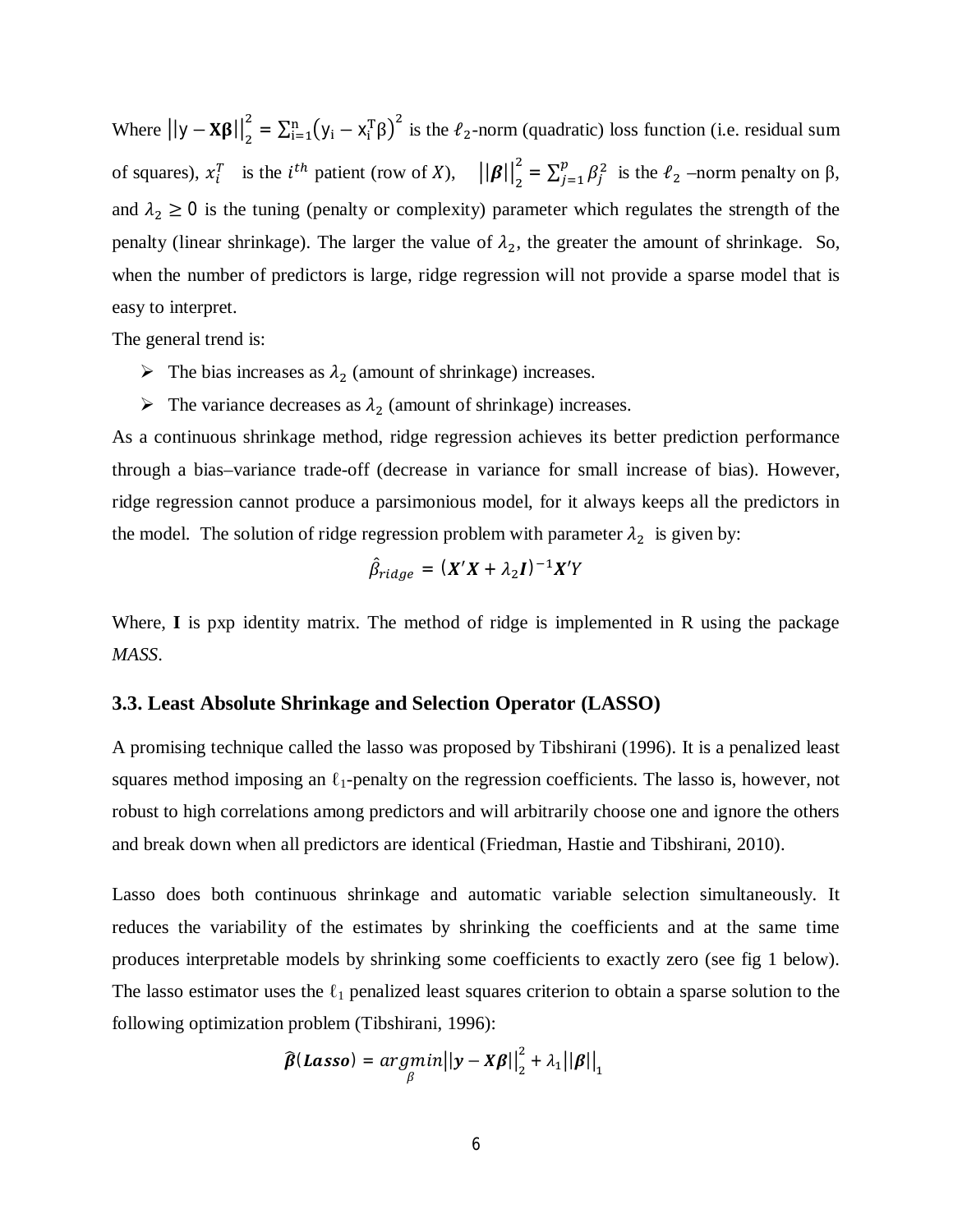Where  $\left| |\beta| \right|_1 = \sum_{j=1}^p |\beta_j|$  $\int_{j=1}^{p} |\beta_j|$  is the  $\ell_1$  –norm penalty on **β**, which induces sparsity in the solution, and  $\lambda_1 \geq 0$  is a tuning parameter. The regression coefficients estimated as:

$$
\beta^{lasso} = (X'X)^{-1} \left( X'y - \frac{\lambda_1}{2} w \right)
$$

Where, the elements  $w_i$  of **w** are either +1 or -1, depending on the sign of the corresponding regression coefficient  $\beta_j$ .

Even so, the lasso has key shortcomings, it is unstable with high-dimensional data, cannot select more predictors (p) than the sample size (n) if  $p > n$  and it selects one member of a set of highly correlated predictors. The method of lasso is implemented in R using the package *lasso2*.



*Figure 1: plot for the lasso how works from Tibshirani, 1996. Show is contour of the error and the constraint function. The solid aqua shaded areas are the constraint regions |*β1*|+|*β*1|≤*t 2 *, while the red ellipses are the contours of the least square error function.* 

Figure 1 illustrates how lasso works, in the special case of 2 predictors. The ellipses are contours of constant residual sum of squares (RSS), which is minimized at the point marked  $\hat{\beta}$ . As you move away from  $\hat{\beta}$  the residual sum of squares increases, but all points on the same elliptical contour have the same value of RSS. The aqua shaded square is the set of vectors  $\beta$  that satisfy the constraint  $\sum |\beta| \leq \lambda$  and for given  $\lambda$  the estimator will be the point with smallest residual sum of squares, and so the lasso estimator will be the point in the aqua square, or clearly on the boundary of the aqua shaded square unless  $\hat{\beta} = 0$ , that lies on the contour closest to  $\hat{\beta}$ .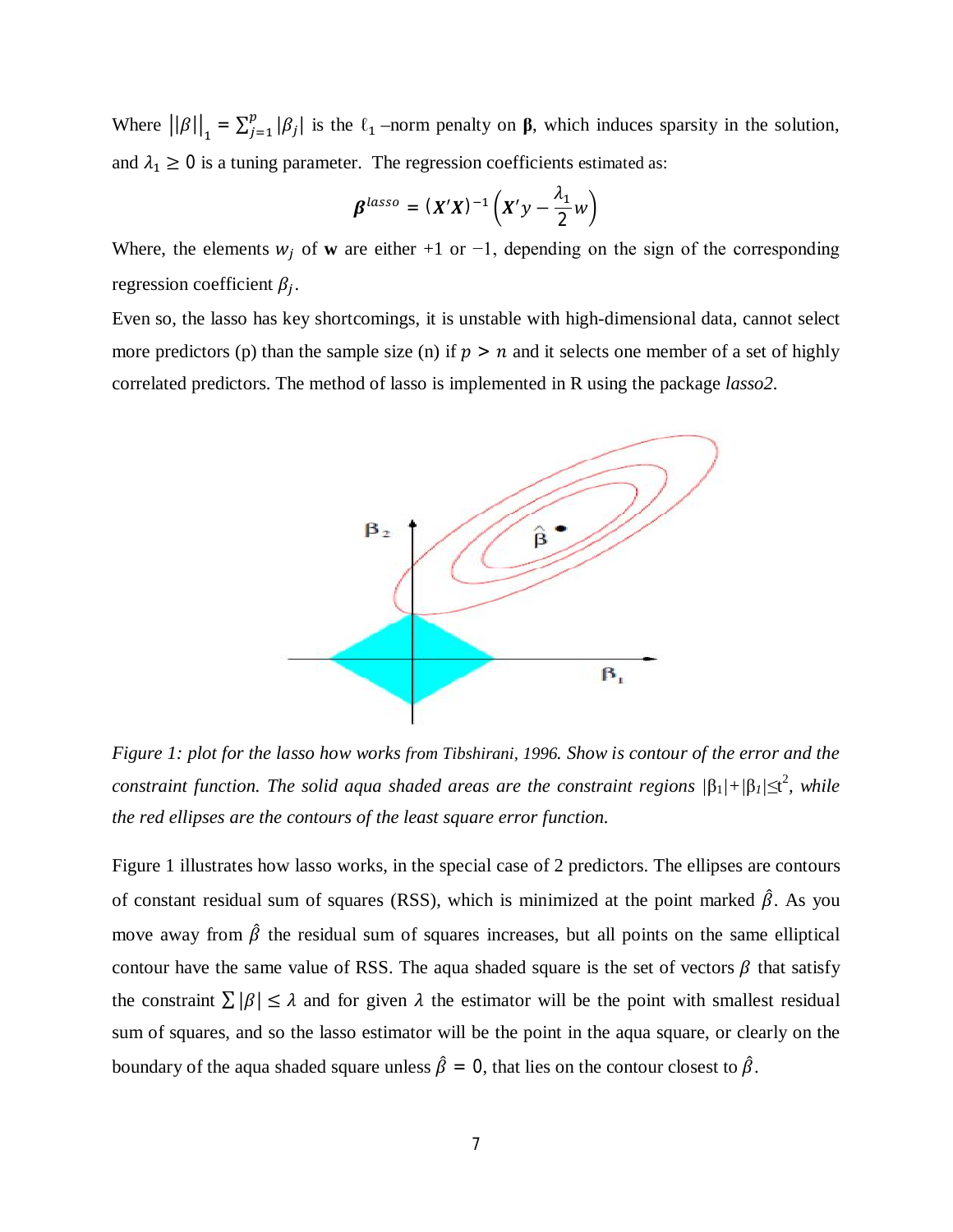#### **3.4. The Elastic Net**

Zou and Hastie (2005) proposed the Elastic Net to overcome the limitations of the Lasso and Ridge regression in some situations. The elastic net (ENET) is an extension of the lasso that is robust to extreme correlations among the predictors (Friedman, Hastie and Tibshirani, 2010). It also combines shrinkage and variable selection, and in addition encourages grouping of variables: groups of highly correlated variables tend to be selected together, where as Lasso would only select one variable of the group. Also, in the case  $p \gg n$ , Lasso algorithms are limited because at most *n* variables can be selected. The ENET uses a mixture of the  $\ell_1$  (lasso) and  $\ell_2$  (ridge regression) penalties and can be formulated as:

$$
\widehat{\boldsymbol{\beta}}(\boldsymbol{Enet}) = \left(1 + \frac{\lambda_2}{n}\right) \left\{ argmin_{\beta} ||\mathbf{y} - \mathbf{X}\boldsymbol{\beta}||_2^2 + \lambda_2 ||\boldsymbol{\beta}||_2^2 + \lambda_1 ||\boldsymbol{\beta}||_1 \right\}
$$

Where,  $\lambda_2$  is the Ridge penalty parameter, penalizing the sum of the squared regression coefficients and  $\lambda_1$  the Lasso penalty, penalizing the sum of the absolute values of the regression coefficients. The Elastic net is used to perform both the ridge and the lasso regression by eliminating the ridge shrinkage effect while still keeping the de-correlation part of ridge regression, which is responsible for the grouping effect and then rely on the lasso shrinkage to achieve good prediction performance and sparsity (Zou and Hastie, 2003).

For the Elastic Net the regression coefficients are estimated as:

$$
\beta^{e-net} = (X'X + \lambda_2 I)^{-1}(X'y - \frac{\lambda_1}{2}w)
$$

Similar to the lasso, the elastic net simultaneously does automatic variable selection and continuous shrinkage, and is able to select groups of correlated variables. Elastic net is implemented in R using the package *elasticnet*.

#### **3.5. Choice of Tuning Parameters**

To select the optimal value of the tuning parameters we need disciplined way of selecting  $\lambda$ , i.e. we need to "tune" the value of  $\lambda$ . In their original paper, Hoerl and Kennard (1970) introduced ridge traces (plot of the components of  $\beta_{\lambda}^{ridge}$  against  $\lambda$ ) and suggested to choose  $\lambda$  for which the coefficients are not rapidly changing and have "sensible" signs. This technique however has no objective basis and is heavily criticized by many scholars. The standard practice now is to use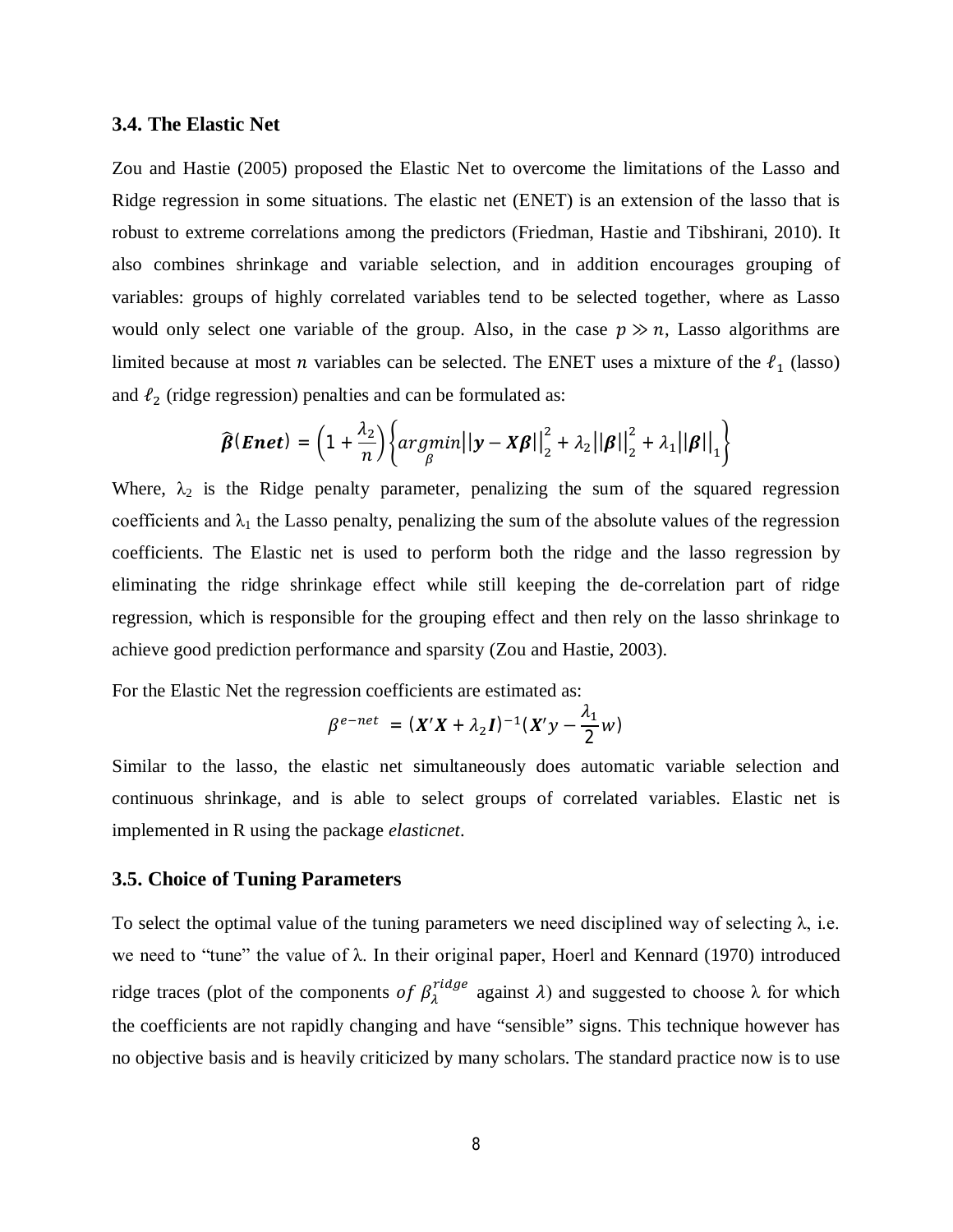cross-validation technique. This method directly estimates the extra sample error, and chooses  $\lambda$ that minimizes the mean squared error.

Most commonly used cross validation approach is K-fold cross validation and below is the steps how it works.

- (i) Partition the training data T into K separate sets of equal size. Suppose  $T = (T_1, T_2, \ldots, T_K)$ . Commonly chosen K's are K = 5 and K = 10
- (ii) For each  $k = 1, 2, ..., K$ , fit the model  $\hat{f}_{-k}^{(\lambda)}$  $\binom{(\lambda)}{k}$  (X) to the training set excluding the  $k^{th}$ fold  $T_k$
- (iii) Compute the fitted values for the observations in  $T_k$ , based on the training data that excluded this fold
- (iv) Compute the cross-validation (CV) error for the  $k^{th}$  fold:

$$
(CV Error)λ(k) = |Tk|-1 \sum_{(X,y)\in T_k} \left(y - \hat{f}_{-k}^{(\lambda)}(X)\right)^2
$$

The model then has overall cross-validation error:

$$
(CV Error)^{\lambda} = K^{-1} \sum_{k=1}^{K} (CV Error)^{\lambda}_{k}
$$

Finally, Select  $\lambda^*$  as the one with minimum(CV Error)<sup>( $\lambda$ )</sup>. Then refit the model with  $\lambda^*$  on the entire training set

One set of the cross validation is called leave-one-out cross validation, which has low bias but can have high variance. *Generalized cross-validation* provides a convenient approximation to leave one out cross-validation, for linear fitting under squared-error. (See Hastie, Tibshirani and Friedman, 2009; page *214-215* for more discussion on CV).

In this study, Cross-validation methods (both K-fold CV and GCV) were used to select the tuning parameter in ridge, lasso and elastic net models.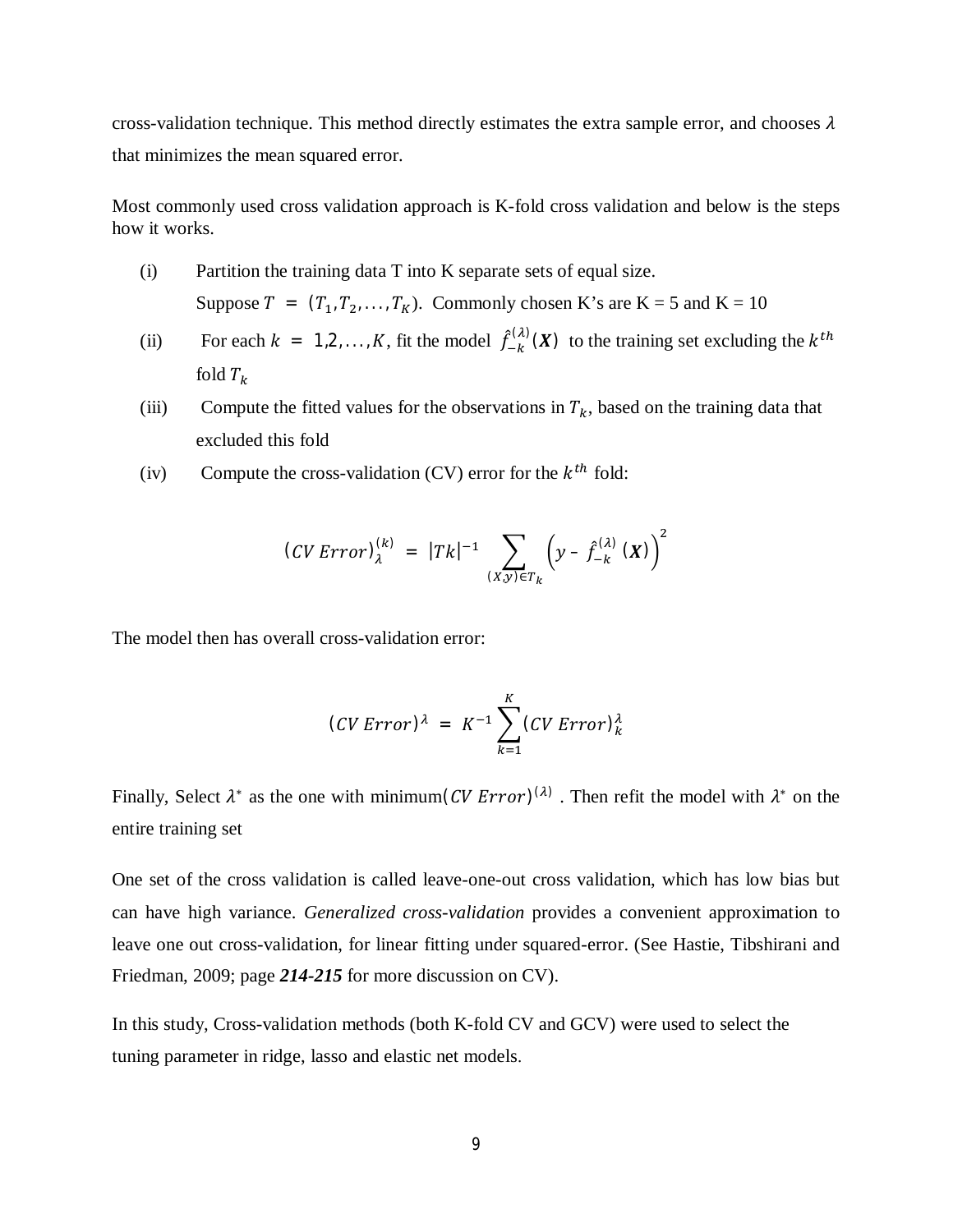# **4. Results**

#### **4.1. Exploratory Data Analysis (EDA)**

Table 1 below shows summary statistics of the Biomarker of effect (TSH) and some Exposure of biomarkers. It can clearly be seen that some of the continuous variables tend to have high nominal values and high standard errors than others, possibly due to the difference in measurement units used. For further statistical analysis in lasso, ridge regression and elastic net, we centered the response (by substracting  $\bar{y}$  from  $y_i$ ) and standardized the covariates (by setting unit variance) to take in to account the difference in measurement units.

|       | <b>TSH</b>   | <b>TRA</b>    | DL PCB     | <b>MBZP</b>     |            | <b>DCP</b>    | <b>HHCB</b>     | <b>TTMA</b>   | <b>CB107</b>    | <b>CB146</b>   |
|-------|--------------|---------------|------------|-----------------|------------|---------------|-----------------|---------------|-----------------|----------------|
| Min.  | 0.35         | 0.15          | 0.02       | 3.4             |            | 0.2           | 301             | 11            | 2               | $\overline{2}$ |
| Mean  | 2.30         | 6.09          | 0.12       | 52.74           |            | 3.54          | 763.80          | 151.15        | 11.82           | 11.51          |
| Std.D | 0.95         | 3.89          | 0.05       | 70.47           |            | 7.21          | 272.33          | 217.88        | 8.10            | 7.66           |
| Max.  | 6.43         | 24.2          | 0.29       | 706             |            | 65            | 1539            | 1649          | 77              | 77             |
|       | <b>CB187</b> | <b>UCU</b>    | <b>UAS</b> | <b>UCD</b>      | <b>UTL</b> | <b>PCB118</b> | <b>PCB170</b>   | <b>SOMPCB</b> | <b>COT</b>      | <b>UBPA</b>    |
| Min.  | 2            | 3.85          | 2.7        | 0.05            | 0.06       | 20            | 10 <sup>°</sup> | 44            | 10 <sup>°</sup> | 0.10           |
| Mean  | 15.19        | 11.29         | 24.4       | 0.28            | 0.22       | 30.98         | 29.89           | 262.10        | 623.03          | 3.35           |
| S.E.  | 6.77         | 6.52          | 54.17      | 0.18            | 0.11       | 21.57         | 33.48           | 238.87        | 1584.98         | 5.37           |
| Max.  | 57           | 47.83         | 520.4      | 1.11            | 0.70       | 170           | 350             | 2881          | 8156            | 53.40          |
|       | <b>BDE47</b> | <b>BDE153</b> | <b>DDE</b> | <b>HCB</b>      |            | <b>PCDD</b> F | <b>MBP</b>      | <b>HPYR</b>   | <b>SOMME</b>    | <b>UTCS</b>    |
| Min   | 5            |               | 51         | 10 <sup>°</sup> |            | 0.11          | 5               | 24            | 8.3             | 0.10           |
| Mean  | 6.18         | 3.16          | 415.72     | 40.18           |            | 0.40          | 55.90           | 176.44        | 83.59           | 26.27          |
| S.E   | 3.69         | 2.95          | 444.57     | 16.99           |            | 0.13          | 107.01          | 196.02        | 148.87          | 82.15          |
| Max.  | 26           | 23            | 3219       | 94              |            | 0.86          | 1420            | 2354          | 1895            | 705.97         |

*Table 1: Summary statistics of variables.*

Also, table A1 in the appendix gives the various catergories of categorical variable, presented as frequencies and expressed in percentages. The Categorical variables are gender, season, education level of the adolescent, body mass index (BMI), creatinine level, blood fat, sickness in the last two weeks and highest education level in the family.

# **4.2. Exposure Assessment: Impact of the Covariates on the Response**

We now look at the relationship between responses with covariates using scatter plots. Figure 2, below shows a scatter plot for biomarker of effect (Log(TSH)), and few selected biomarkers of exposure( PCB170, PCB118, HCB and DDE). We generally observe from these four plots that, existence of EDCs in human body have a biomarker effect indicated by positive value of TSH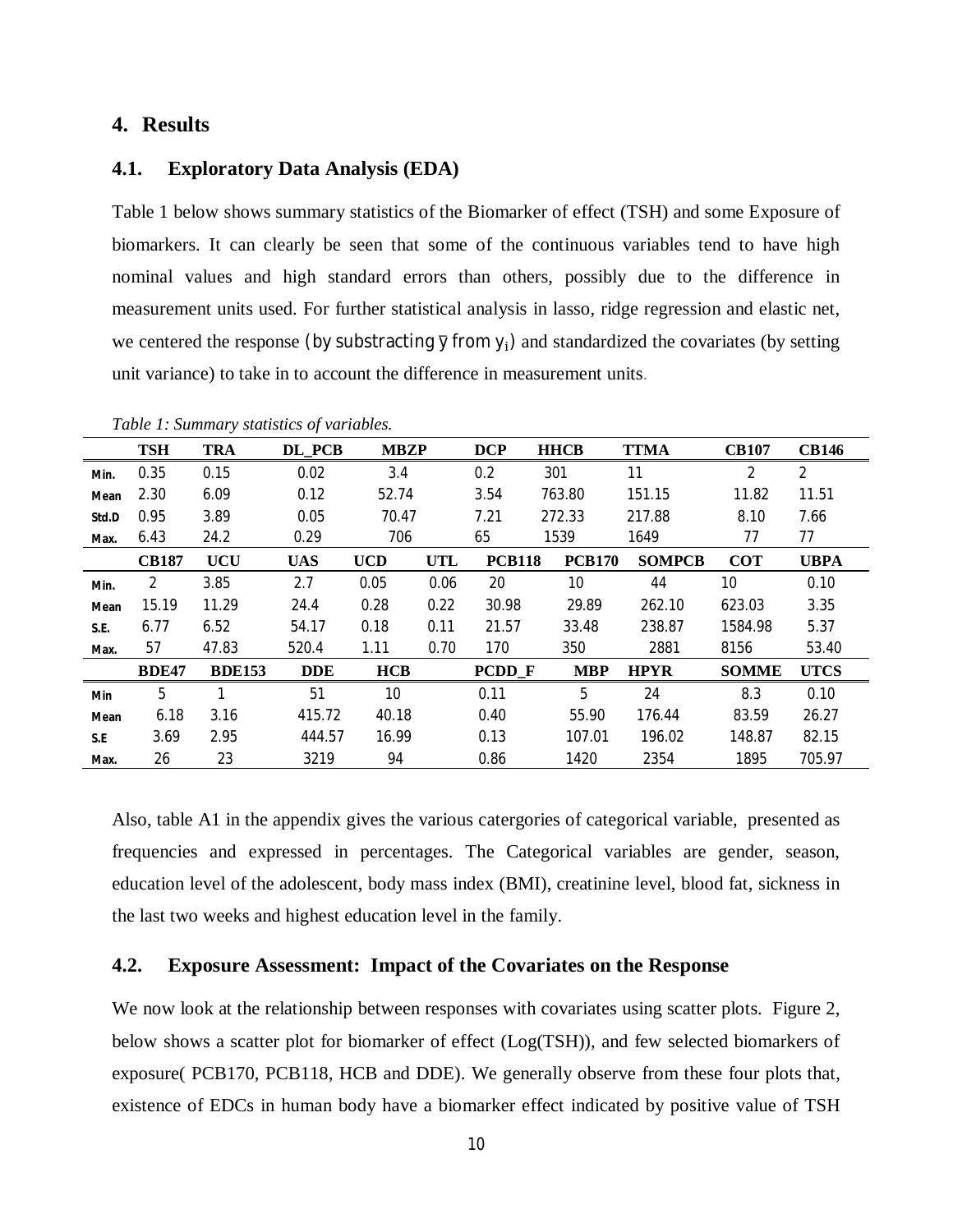and it seems as with increase in EDCs exposure there is a moderate rising effect on TSH. Vertical trend observed on the scatter plot of PCB170 and HCB is as a result of imputation of one single value (LOD/2) for concentrations that are non-detectable or near limit of detection (LOD).



*Figure 2: Dose-response plot between selected EDCs with Thyroid Stimulated Hormones.* 

Figure 3, below, presents scatter plot for persistent brominated pollutants (BED153 and BDE47) with thyroid stimulated hormones in log scale. There is a moderate relationship between brominated pollutants with thyroid stimulated hormones. The scatter plots for other covariates presented in figure A on appendix section. Lesser observations in PCB 118 (in figure 2) and BDE 47 (in figure 3) and on other variables presented in scatter plot figures in appendix is as a result of missingness. For missing values single imputation has done in our analysis in regularization methods.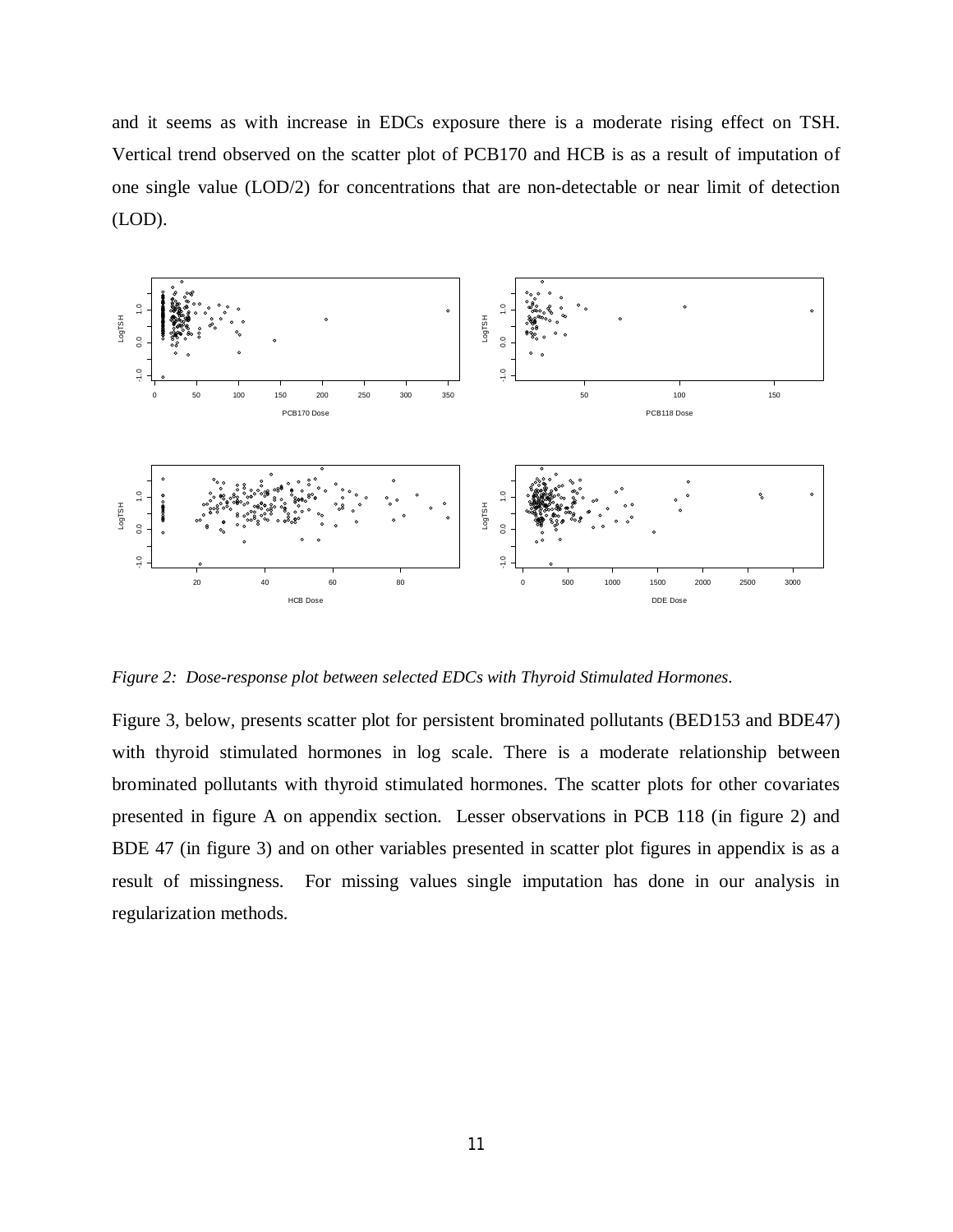

*Figure 3: Dose-response plot between Brominated Pollutants (BED) with Thyroid Stimulated Hormones.* 

# **4.3. Multicollinearity Problem**

In regression models problems arise when a serious multicollinearity (correlation among predictors) is present in the data, especially when there are numerous covariates. When the regressors are nearly perfectly related, the regression coefficients tend to be unstable, large standard error and the inferences based on the regression model can be misleading and erroneous (Gunst and Webster, 1975).

The most widely used techniques to indicate the presence of multicollinearity are large values for correlation between pairs of predictor variables in the correlation matrix,  $rxx$  (Neter, Wasserman and Kutner, 2005) and high Variance Inflation Factor (VIF) usually greater than 10. In this study, the associations/correlations among the predictors/effect modifiers are studied using pair-wise correlation coefficient matrix and VIF and the results were presented in Table A2 and Table A3 respectively in the appendix. High correlations are obtained among PCB170, SOMPCB, CB146, CB107 and PCDD\_F. Enormous techniques are developed to handle problems due to multicollinearity (Agresti 2002, Neter, Wasserman, and Kutner 2005). Our objective in this study, however, is to apply shrinkage methods like Ridge, Lasso and Elastic Net techniques to handle the problem of multiculinarity.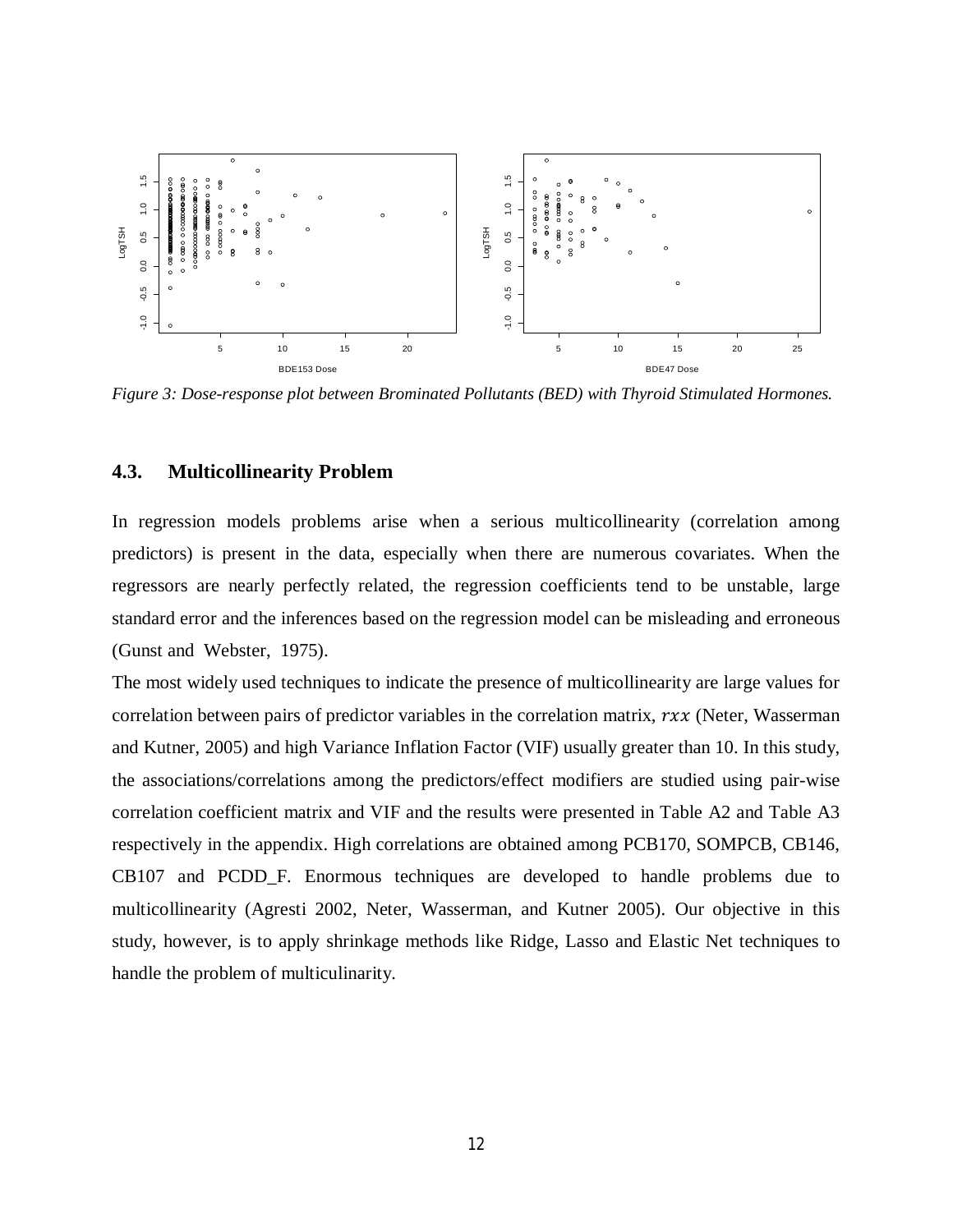### **4.4. Ridge Regression**

In this study, we performed ridge regression and compared the result with OLS method depending on the standard deviation for individual estimators. To perform the ridge regression, we first standardized the covariates and centered the response in adjustment to differences in measurement units. Then we divide the Biomnitoring data in two parts: Test set (1/3 of the data) and Training set (2/3 of the data) to carry out model fitting and tuning parameter selection. To select the tuning parameter, generalized cross-validation (GCV) technique were carried out on the training data. The chosen  $\lambda_2$  value is the one giving the smallest GCV error ( $\lambda_2$  = 1 *in our case*). Then we use this value of lambda to fit the entire model.

Ridge regression and OLS Parameter estimates with standard error was presented in appendix Table A3. From the results we can see that the standard error for each covariate in the Ridge regression estimate is less than that of OLS estimate. Consequently, we can conclude that Ridge regression model is better than OLS when the multicollinearity problem exists in the data. However, a ridge regression cannot produce parsimonious model, for it always keeps all the predictors in the model.

Figure 4, below, shows the estimated coefficients using ridge regression with various penalty parameters. For  $\lambda_2 \in [0,100]$ , the estimated coefficients approaches to zero as value of  $\lambda_2$ increases.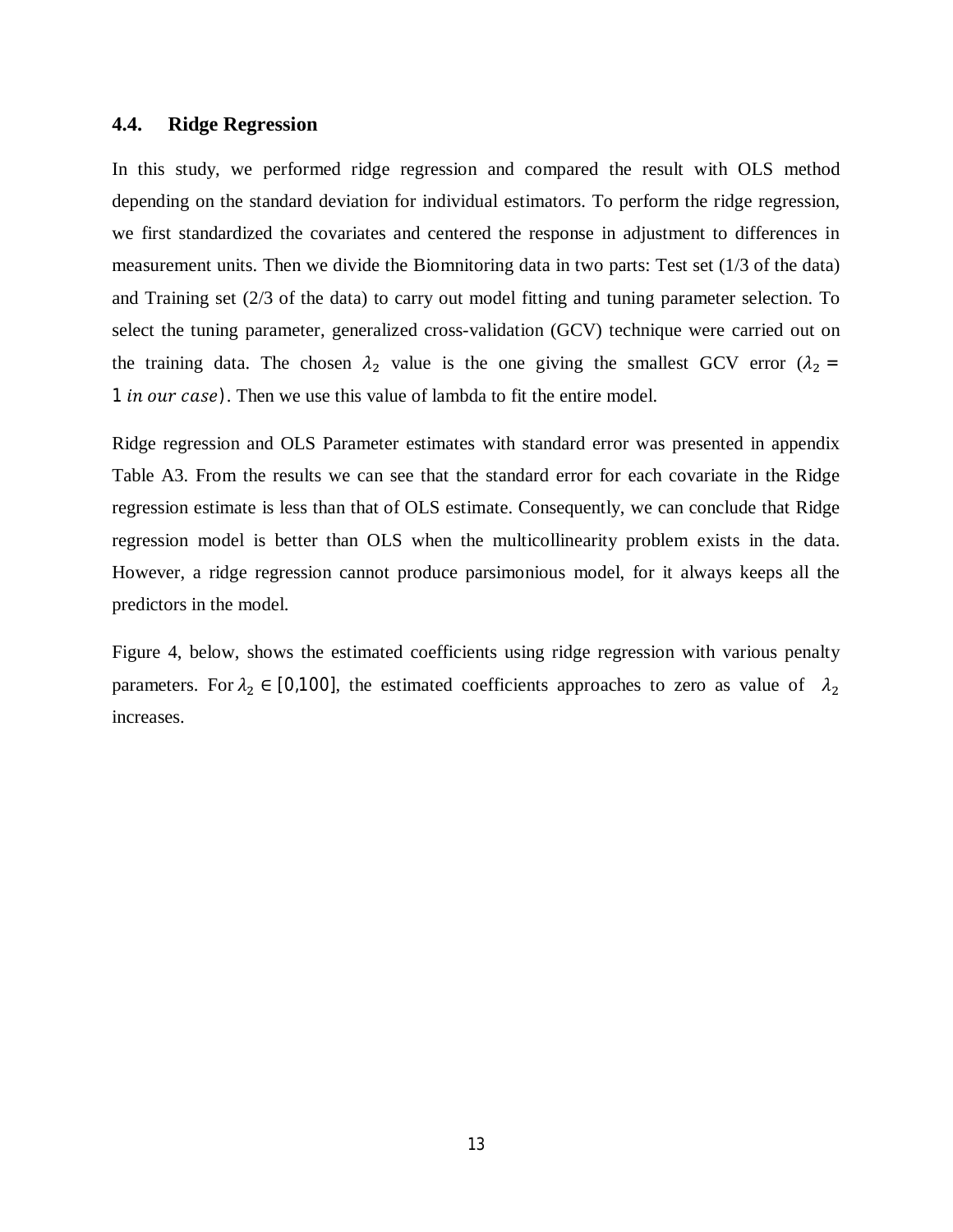

*Figure 4: Estimated coefficients using ridge regression with various penalty parameters (X-axis =*  $\lambda$  *and Y*-axis= coefficients).

# **4.5. The LASSO**

Likewise in Ridge regression, before fitting the lasso model, we standardized the covariates and centered the response in adjustment to differences in measurement units. Then, we evaluated the lasso model on a grid of 20 *s* (relative bound) values. The trend of lasso parameter s (or tuning parameter  $\lambda_1$ ) by Generalized Cross validation (GCV) scores can be observed on figure 5. From the figure, one can see that the speed of GCV scores decreases dramatically until *s* =0.6. And this value can be chosen as the optimal value of the tuning parameters as coefficients stabilizes (are not rapidly changing at this value). We have used the one-standard-error rule to pick the most parsimonious model within one standard error of the minimum.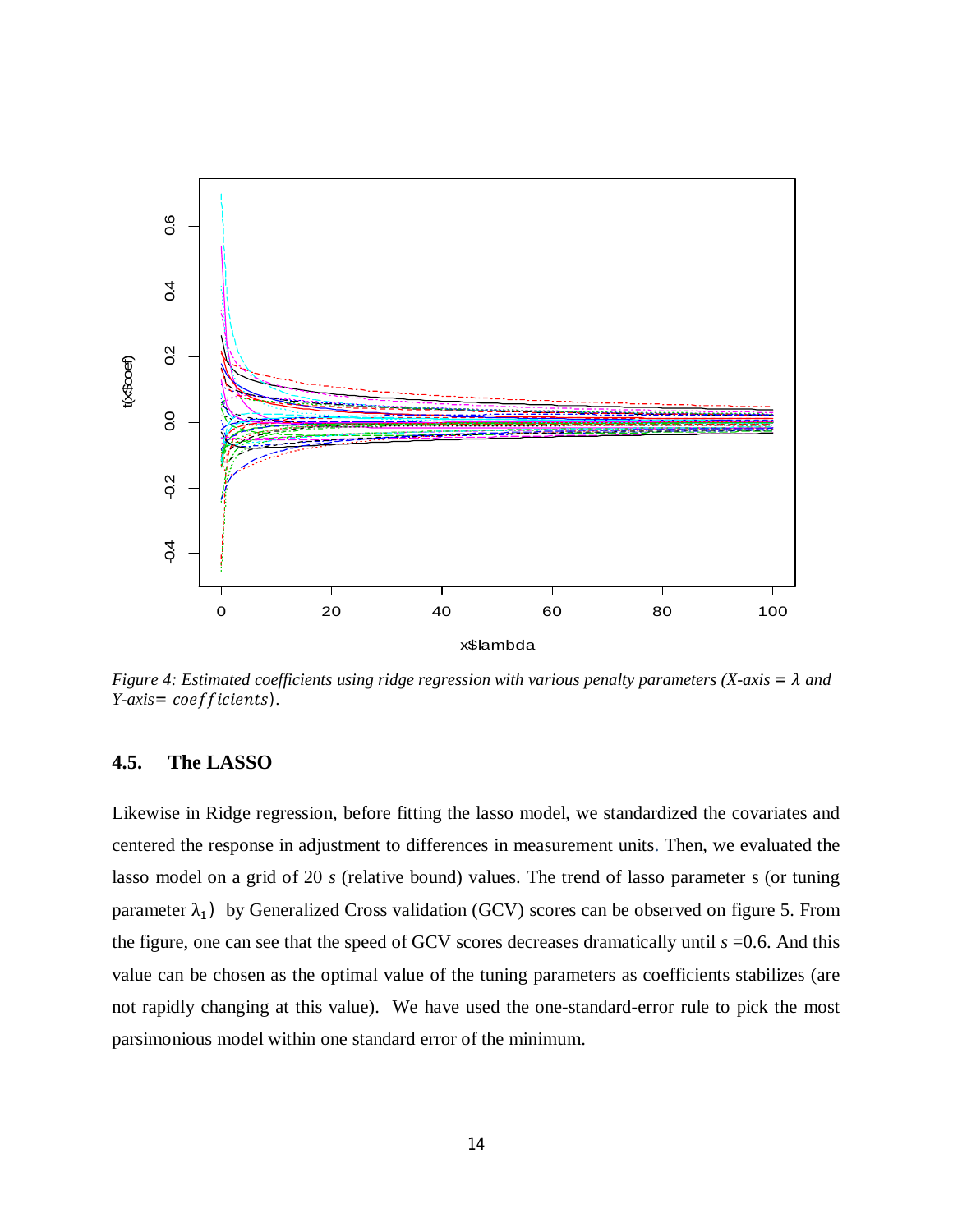

Figure 5: GCV score as a function of relative bound s.  $s = 0.6$ 

In order to see how lasso shrinks and predicts the coefficients more clearly, the lasso estimates as a function of the standardized tuning parameter s as plotted. Intuitively, every coefficient will be squeezed to zero as s goes to zero.

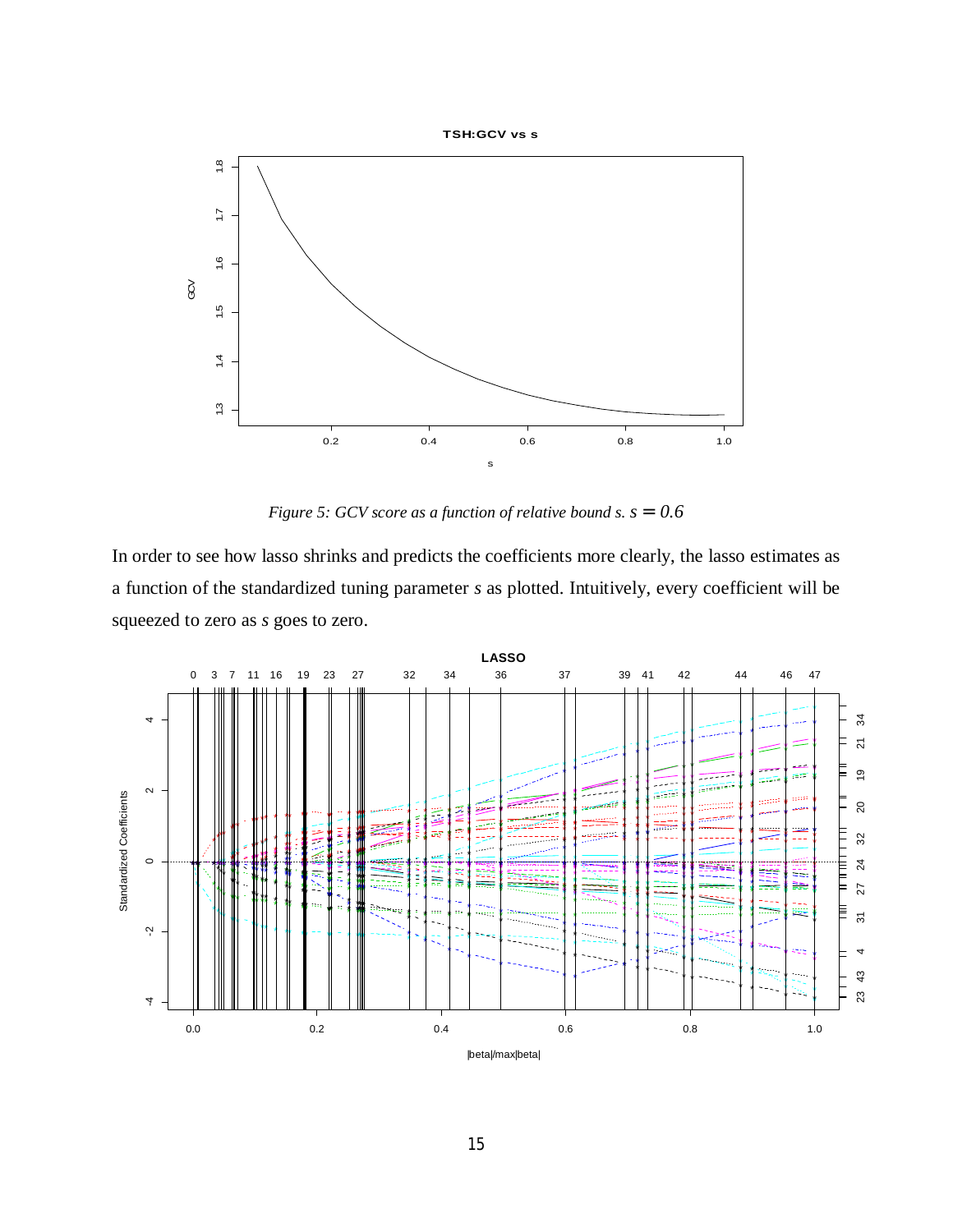*Figure 6: LASSO coefficient shrinkage in TSH data: each monotone decreasing curve represents a coefficient as a function of relative bound s. The vertical lines indicate the transition points; at the top the number of active predictors is given. The covariates enter the regression equation sequentially as s increase. The predictors are (23) SOMPCB, (43) SEIZOEN, (4) UAS, (31) RB\_A03, (27) UTL, (24) UBPA, (20) HCB, (19) DDE, (21) PCB118.* 

Finally, we fitted log (TSH) data at  $s = 0.6$ . To compute the standard error of the covariates, bootstrap method is used as suggested by Tibshirani (1996). The standard errors (Std.Error) were estimated by bootstrap re-sampling of residuals from the original data set by fixing s at its optimal value 0.6. Table A4 on appendix presents parameter estimates with their standard error (SE) of lasso regression. Our lasso model selected all covariates except SOMME, CB187, SOMPCB, SEZION2, Highest education level (lower secondary), BMI (25-30) and UCU which have zero coefficients. The possible reason for exclusion of these covariates is lasso drops one of the correlated variables and keeps the other and does not care which one is selected. For example the correlation between CB187 with CB146 ( $p=0.6$ ) and PCB170 with SOMPCB ( $p=0.9$ ), the model keep CB146 and PCB170 but dropped the others. We also noticed that lasso yielded smaller SE estimates than those of OLS. This is due to its constraint nature, that all predictions are subtracted by a threshold value.

### **4.6. The Elastic Net**

Elastic net method, is an automatic variable selection method, naturally overcomes the difficulty of  $p > n$  and has the ability to do grouped selection. Model fitting and tuning parameter selection by 10-fold cross validation were carried out on training data as described in Zou, H. & Hastie, T. (2003). There are two tuning parameters in the elastic net, so we need to cross-validate on a 2-dimensional surface. ߣ values (0, 0.01, 0.1, 1, 10 and 100) and *s* values (0, 0.1, 0.2, 0.3, 0.4, 0, 0.6, 0.7, 0.8, 0.9, and 1) were used to calculate cross validation error. The values of  $\lambda$  and *s* with the smallest cross validation error were considered for subsequent elastic net analysis. These were  $\lambda = 0.01$  and  $s = 0.9$  as shown in Table 2 below. Parameter estimate with standard error using Elastic net model is presented on Table A5 in appendix section. This technique has an advantage of both model selection and inclusion more correlated covariates compared to Lasso.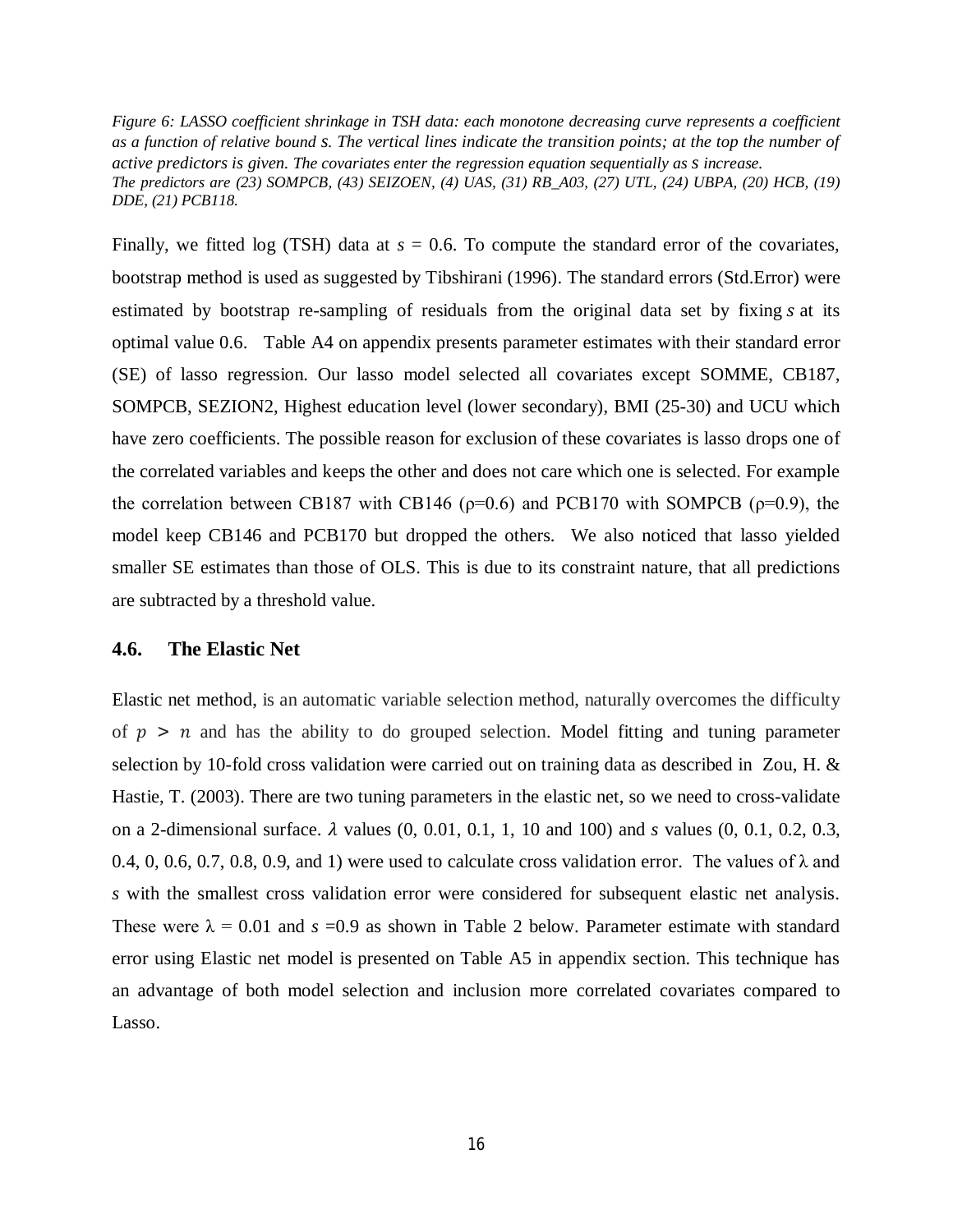*Table 2: Cross validation errors for elastic net tuning parameters.*

|  |  |  |  |  | $\lambda$ $s=0$ $s=0.1$ $s=0.2$ $s=0.3$ $s=0.4$ $s=0.5$ $s=0.6$ $s=0.7$ $s=0.8$ $s=0.9$ $s=1$ |  |
|--|--|--|--|--|-----------------------------------------------------------------------------------------------|--|
|  |  |  |  |  | 0 0.168 0.177 0.177 0.169 0.156 0.148 0.143 0.141 0.139 0.138 0.144                           |  |
|  |  |  |  |  | 0.01 0.150 0.163 0.172 0.171 0.167 0.160 0.155 0.148 0.142 0.138 0.139                        |  |
|  |  |  |  |  | 0.1 0.142 0.161 0.171 0.178 0.182 0.186 0.191 0.200 0.210 0.216 0.221                         |  |
|  |  |  |  |  | 1 0.160 0.176 0.182 0.176 0.173 0.175 0.185 0.199 0.209 0.228 0.246                           |  |
|  |  |  |  |  | 10 0.199 1.381 3.114 4.801 5.887 6.610 7.494 8.326 9.164 10.069 10.938                        |  |

A plot of the standardize coefficients of the parameters from the elastic net as a function of s are displayed on Figure 4.



 *Figure 4: Standardize elastic net coefficients as a function of s =|beta|/max|beta|*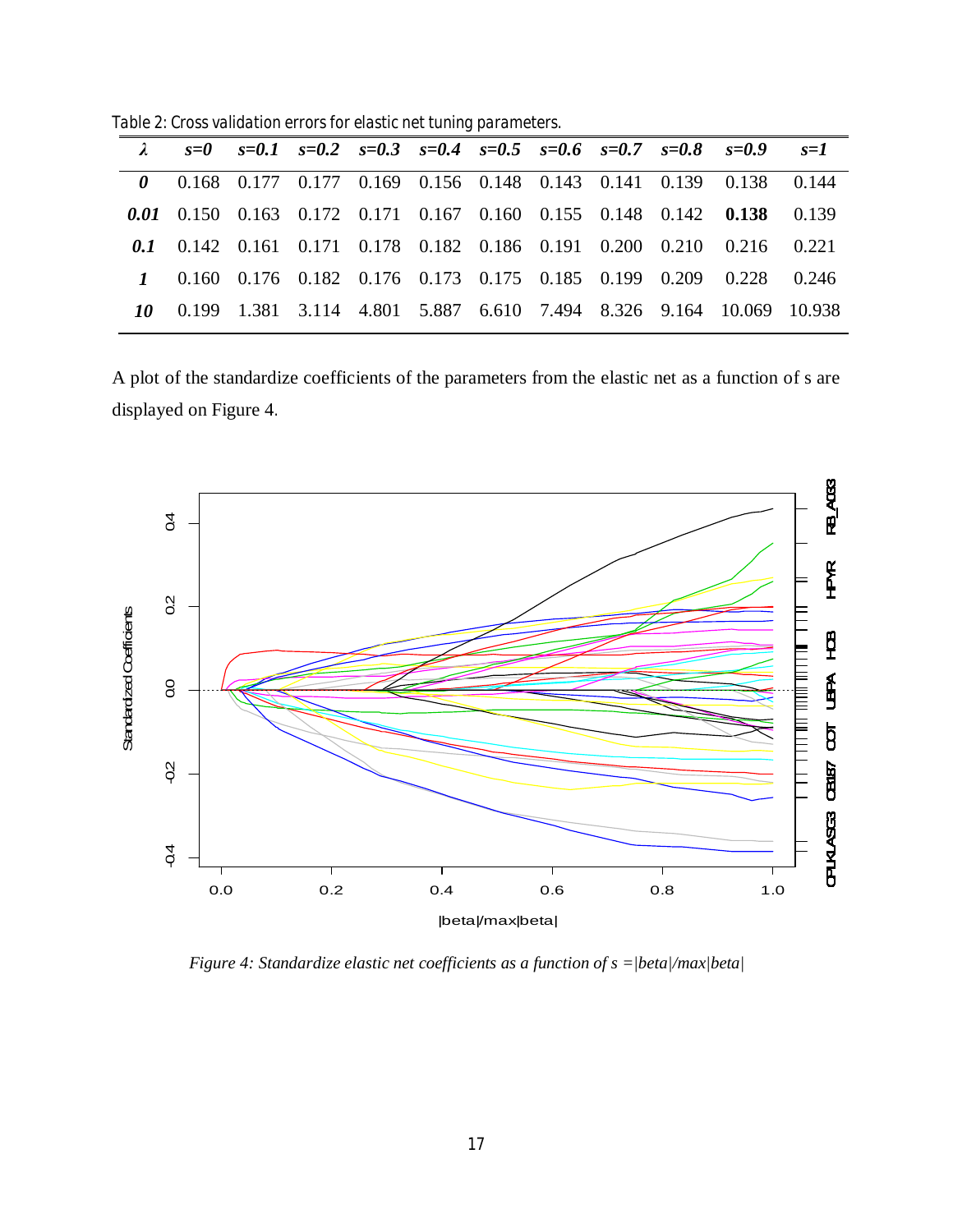# **4.7. Comparing Different Methods**

We compared the performance of OLS, ridge, lasso and elastic net by computing their mean prediction mean-squared error on the test data. Table 3 clearly shows ridge, lasso and elastic net perform better than that of OLS having lower MSE and MSPE. The elastic net is the best option among the methods considered in terms of prediction accuracy because of it has smallest mean square error and mean square prediction error. It is clear that all regularization methods improve the prediction accuracy compared to no shrinking (OLS).

| <b>Method</b> | <b>Parameter</b>         | <b>Mean-squared error</b> | <b>Mean Squared Prediction Error</b> |
|---------------|--------------------------|---------------------------|--------------------------------------|
| <b>OLS</b>    |                          | 0.923                     | 1.913                                |
| Ridge         | $\lambda = 1$            | 0.912                     | 1.563                                |
| LASSO         | $s=0.6$                  | 0.881                     | 1.361                                |
| Elastic net   | $\lambda = 0.01$ , s=0.9 | 0.733                     | 1.329                                |

*Table 3: TSH data: Comparing different methods*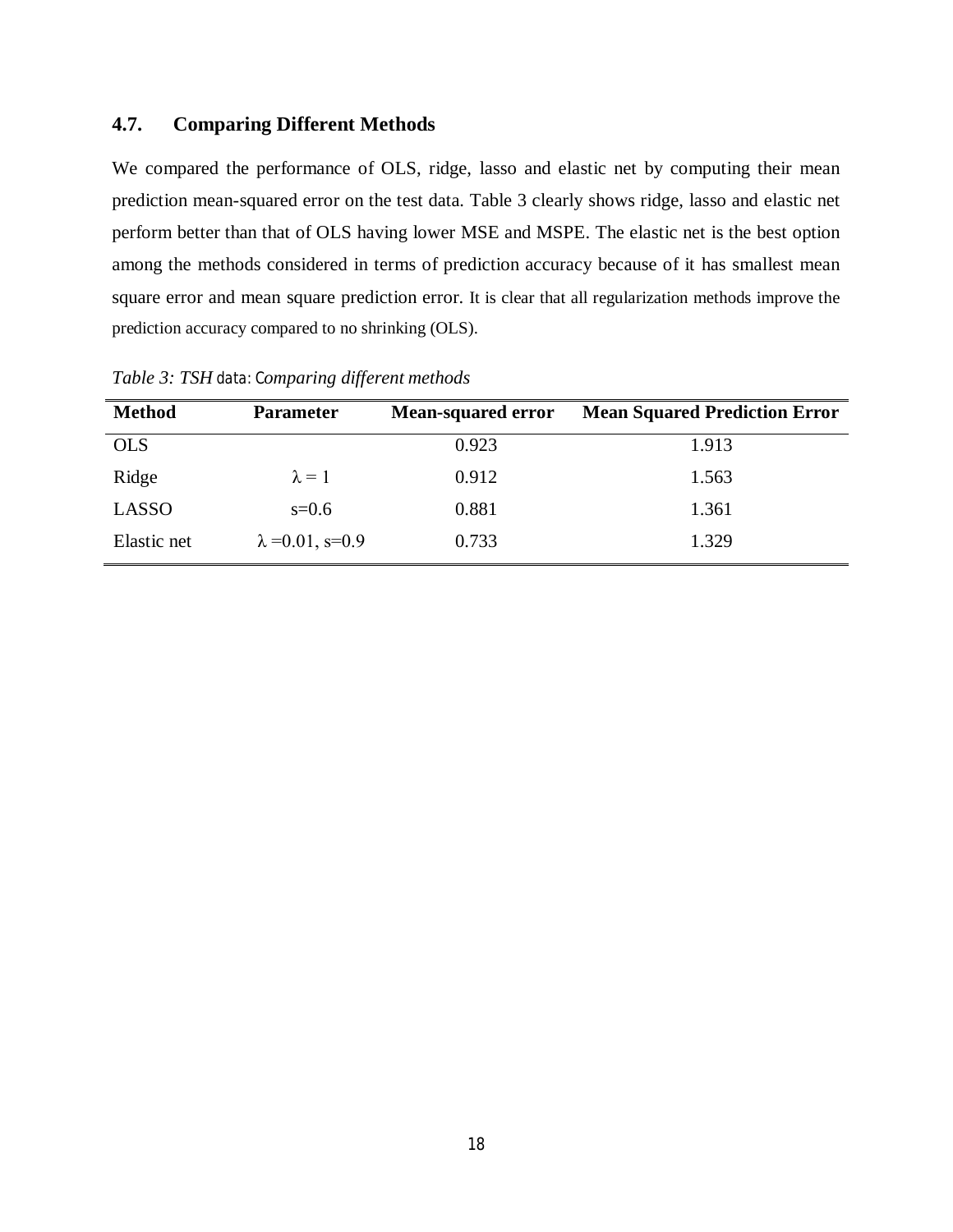## **5. Conclusion and Discussion**

This paper as a part of the project entitled "Human Biomonitoring: Multiculinarity" and aimed to investigate the influence of a number of covariates (levels of pollutants, gender, life style...) on Thyroid Stimulated Hormone. On this study we had 210 observations, with 35 covariates. 14 observations were deleted due to existence of missing values in categorical covariates, however single imputation technique is used to fill in missing values of continuous covariates. Standardizing is done to take in account the large difference in values of continuous covariates, which is due to measurement unit difference.

We detected for multicollinearity problem, using pair-wise correlation and VIF methods. Using these methods high correlations are obtained among PCB170, SOMPCB, CB146, CB107 and PCDD\_F covariates. Multiple regression is a technique to investigate the influence of a number of covariates on the response but this methods fails because of inclusion of highly correlated covariates in the model. To take into account these limitation valid techniques such as: Ridge, Lasso and Elastic Net regression were suggested, and we investigate if these methods are valuable in our case.

In all the three models to validate the result one third observations was sampled without replacement at random as test set while the remaining two third observations was used as the training set. To choose the optimal value of tuning parameter we used GCV and 10-fold crossvalidation techniques. We then compared the performance of those methods by computing their prediction mean squared error on the test data.

Ridge regression is a continuous shrinkage method that minimizes residual sum squares (RSS) subject to bound on the  $\ell_2$  norm of the coefficients. In Ridge regression, the coefficients are shrunken towards zero and will never become exactly zero unless  $\lambda = \infty$ . This introduces some bias, but can greatly reduce the variance, resulting in a better mean-squared error. However, when the number of predictors is large, Ridge regression will not provide a sparse model that is easy to interpret.

Using the generalized cross validation method we obtained optimum  $\lambda_2$  equal to 1 and we fitted the ridge regression at this value. This regression gives estimates for all covariates with a lower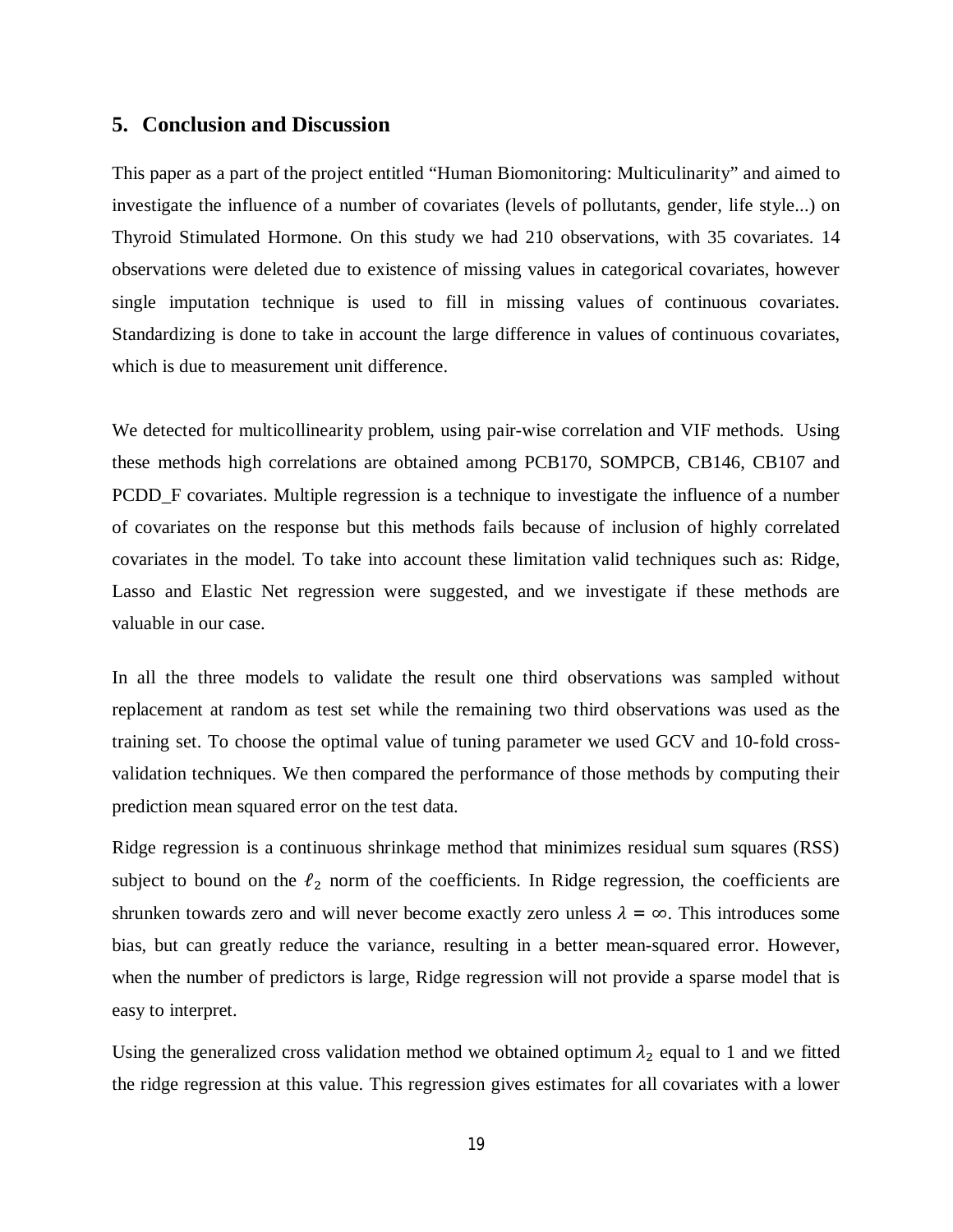standard of error compared to OLS. However, ridge regression cannot produce a parsimonious model, for it always keeps all the predictors in the model.

Among methods that do both continuous shrinkage and variable selection, a promising technique called the *Least Absolute Shrinkage and Selection Operator* (lasso) was proposed by Tibshirani (1996). It is a penalized least square method imposing an  $\ell_1$  penalty on the regression coefficient. It reduces the variability of the estimates by shrinking the coefficients and at the same time produces interpretable models by shrinking some coefficients to exactly zero.

We fit a lasso model for log (TSH) on a grid of 20 *s* values. The optimal lasso parameter *s* was selected by generalized cross validation scores. We obtained 0.6 as our optimized *s* value, and fitted Lasso at this value. Our Lasso model provided mean estimates for COT, UAS, TRA, DL\_PCB, MBP, MBZP, DCP, HHCB, TTMA, HPYR, BDE47, BDE153, CB107, CB146, DDE, HCB, PCB118, PCB170, UTCS, UTL, sickness in last 2 weeks, blood fat and gender are nonzero coefficients. This, technique produced a relatively parsimonious model, with lower standard error as compared to OLS.

The elastic net penalty is a double shrinkage method and it provides a compromise between the lasso and ridge penalties. It has the effect of averaging markers that are highly correlated and then entering the averaged marker into the model. The values of  $\lambda$  and *s* that gives the smallest cross validation error were considered for elastic net analysis. We selected  $\lambda = 0.01$  and  $s = 0.9$  as optimal tuning values. We fitted elastic net regression at these values and obtained parameter estimates for all covariates except SOMPCB, UBPA and UCD.

Finally, we compared the performance of those methods by computing their prediction meansquared error on the test data. It is clear that all regularization methods improve the prediction accuracy compared to no shrinking (OLS). The Elastic Net performs better than the Lasso, and the Lasso performs better than Ridge regression.

In conclusion, in biomonitoring studies which involve several covariates and problem of multicolinearity, Ridge, Lasso and Elastic net regression techniques are valuable approaches.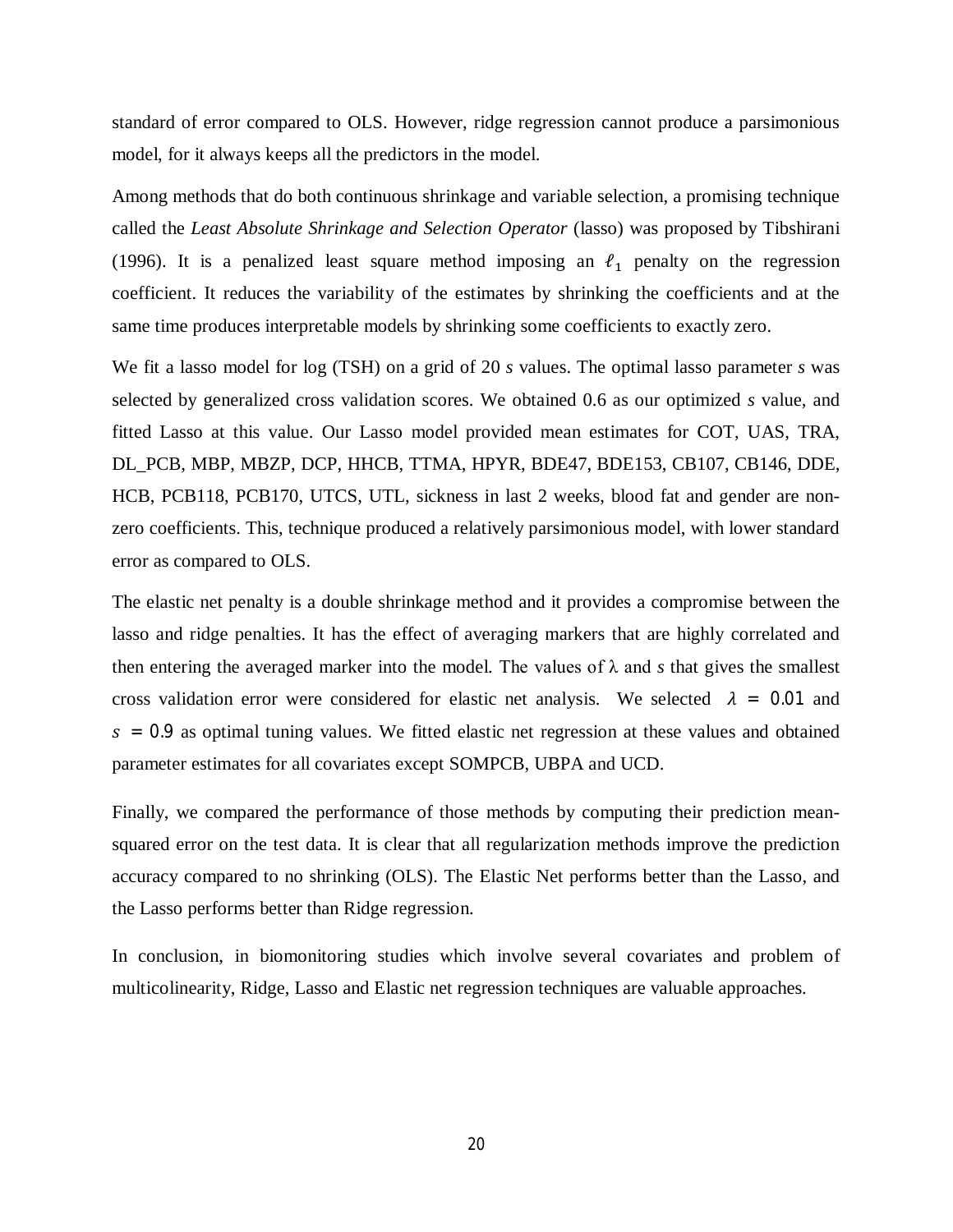# **6. Reference**

Agresti, A. (2002). *Categorical Data Analysis (*2nd ed.). New York: John Wiley & Sons.

Brucker-Davis, F. (1998). Effects of environmental synthetic chemicals on thyroid function. *Thyroid*, **8**, 827–856.

Diamanti-Kandarakis, E. et al. (2009). Endocrine disrupting chemicals: an Endocrine Society scientific statement. Endocrine Reviews, 30(4):293–342.

EFSA (2005). Opinion of the scientific panel on contaminants in the food chain on a request from the commission related to the presence of non dioxin-like polychlorinated biphenyls (PCB) in feed and food. *The EFSA Journal*, **420**, 1 – 34.

EFSA (2006a). Opinion of the scientific panel on contaminants in the food chain on a request from the commission related to DDT as an undesirable substance in animal feed. The EFSA Journal,  $433$ ,  $1 - 69$ .

EFSA (2006b). Opinion of the scientific panel on contaminants in the food chain on a request from the commission related to hexachlorobenzene as an undesirable substance in animal feed. *The EFSA Journal*, **402**, 1 – 49.

Friedman, J., Hastie, T. and Tibshirani R. (2010). Regularization paths for generalized linear models via coordinate descent. Journal of Statistical software, **33**:1-22.

Gunst, R.F., and Webster, J.T. (1975). Regression analysis and problem of multicollinearity. Communications in Statistics-theory and Methods, 4, 277-292.

Hastie, T., Tibshirani, R. and Friedman, J. (2009). The Elements of Statistical Learning  $(2^{nd}Ed.)$ . Springer, New York, USA.

Hites, R.A. (2004). Polybrominated diphenyl ethers in the environment and in people: a metaanalysis of concentrations. *Environ Sci Technol*. **38**(4):945–956.

Hoerl, A. and Kennard, R. (1988). Ridge regression, in 'Encyclopedia of Statistical Sciences', Vol. 8, Wiley, New York, pp. 129–136.

Hoerl, A.E. and Kennard, R. (1970). Ridge regression: Biased estimation for nonorthogonal problems. *Technometrics,* **12**: 55-67.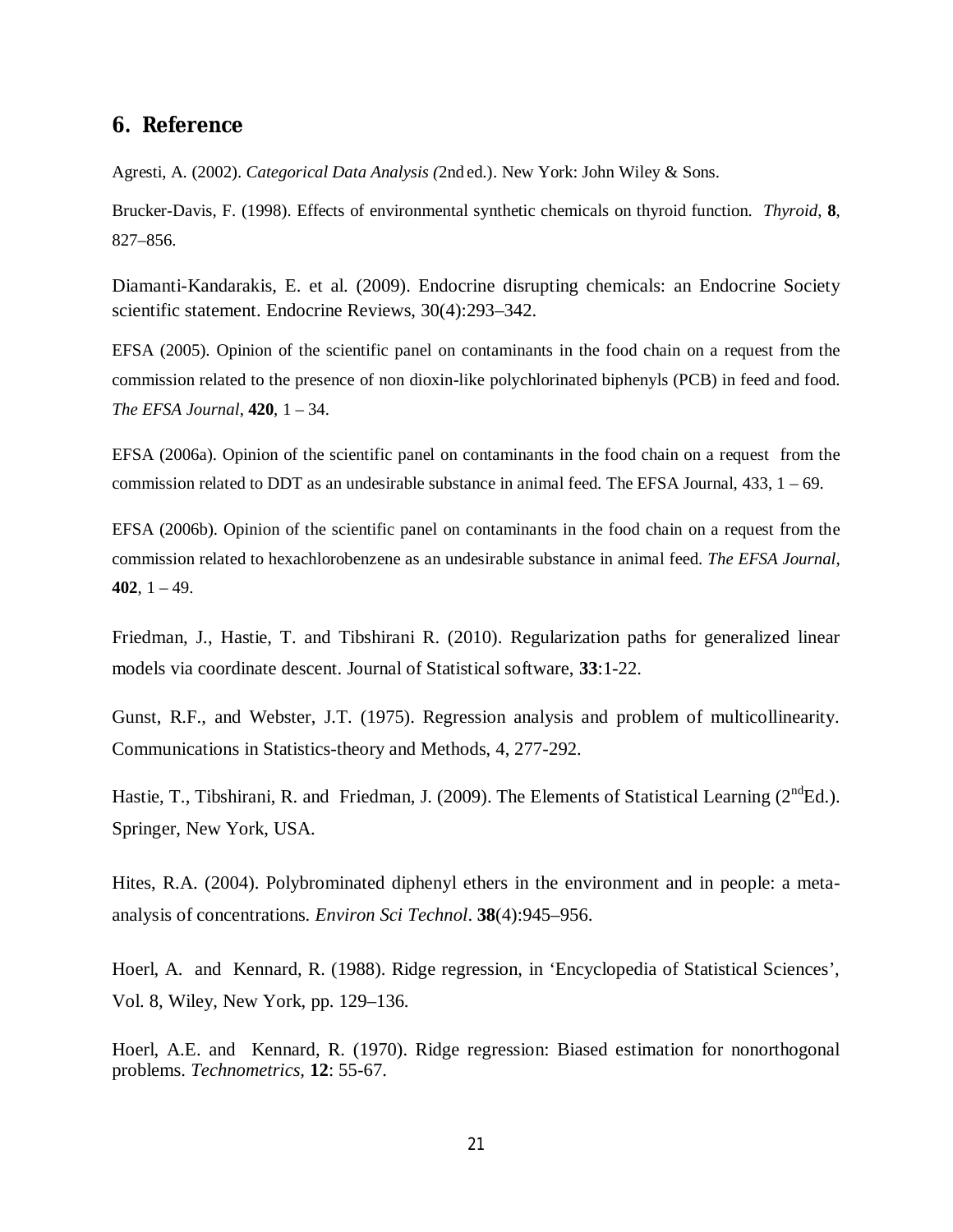Hoh, E. and Hites, R.A. (2005). Brominated flame retardants in the atmosphere of the eastcentral United States.Environ Sci Technol.**39**(20):7794–7802.

Howdeshell, K.L. (2002). A model of the development of the brain as a construct of the thyroid system. *Environmental Health Perspectives Supplements*, **110**, 337–348.

Neter, J., Wasserman, W., and Kutner, M.H. (2005). Applied Linear regression Models (5th ed.). McGraw Hill/Irwin Series: *Operations and Decision Sciences*.

Scientific Co-operation on Questions Relating to Food (SCQRF) (2000). Assessment of dietary intake of dioxins and related PCBs by the population of EU member states. Directorate-General Health and Consumption Protection.

Tibshirani, R. (1996). Regression shrinkage and selection via the lasso. *Journal of the Royal Statistical Society, Series B*, **58**: 267-288.

Zou, H. and Hastie, T. (2005). Regularization and Variable Selection via the Elastic Net. *Journal of the Royal Statistical Society B*, **67**: 301-320.

Zou, H. and Hastie, T. (2003). Regression Shrinkage and Selection via the Elastic Net, with Applications to Microarrays. *Department of Statistics, Stanford University*.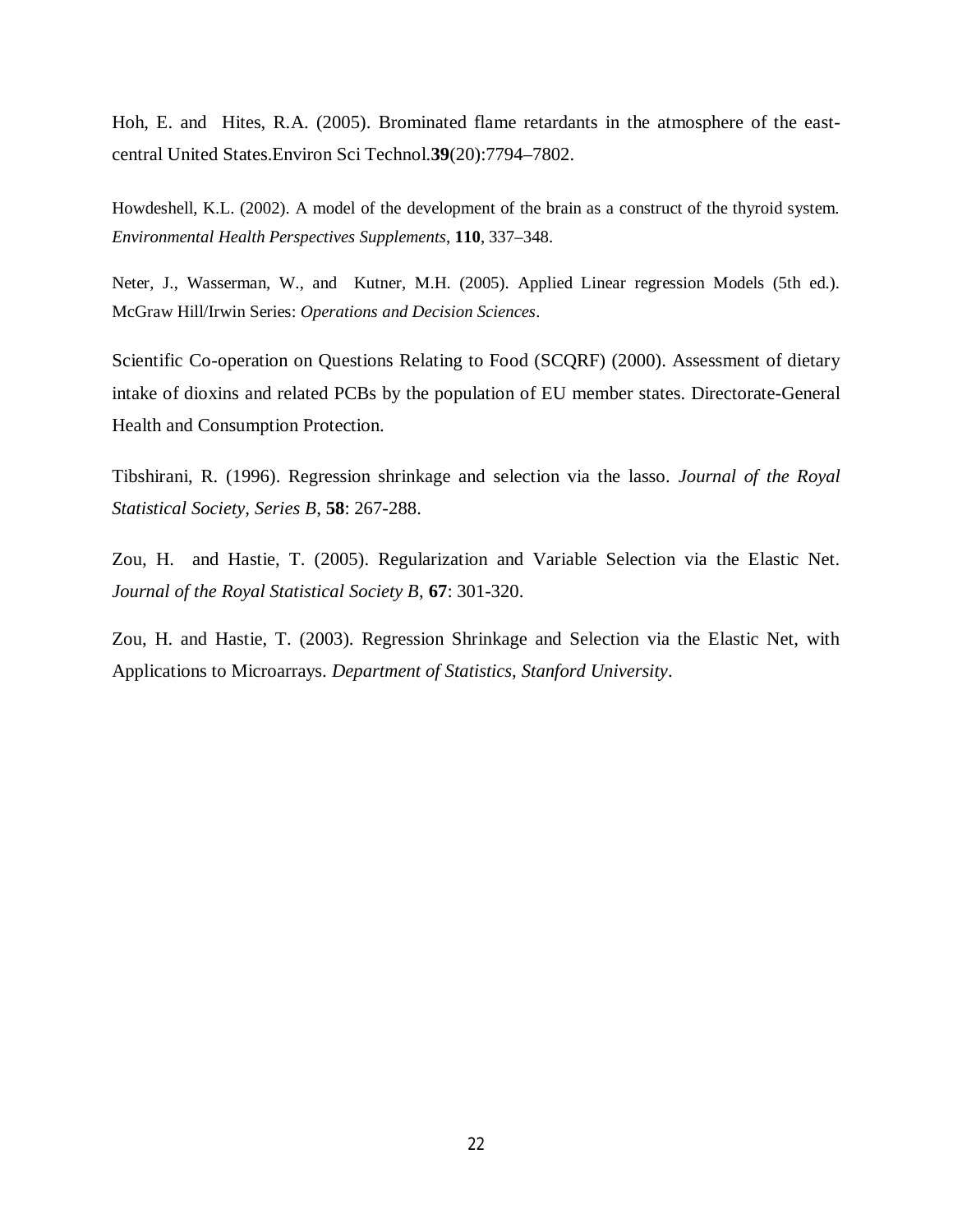# **7. Appendix**

# **A. Tables and Figures**

|              | Variable Category        | Freq       |                                    | <b>Variable Category</b>  | Freq       |                      | <b>Variable Category</b> | Freq       |
|--------------|--------------------------|------------|------------------------------------|---------------------------|------------|----------------------|--------------------------|------------|
|              |                          |            | <b>Sickness in</b>                 |                           |            |                      | winter                   | 62(29.5%)  |
| Gender Male  |                          | 121(57.6%) | Last two<br>weeks                  | Yes                       | 165(80.5%) | <b>SEIZON</b>        | Spring                   | 101(48.1%) |
|              | Female                   | 89(42.4%   |                                    | No                        | 45(21.4%)  |                      | Autumn                   | 47(22.4%)  |
|              | <b>Variable Category</b> | Freq       |                                    | <b>Variable Category</b>  |            | Freq Variable        | Category                 | Freq       |
| <b>Blood</b> | <400mg/wee<br>k          | 55(26.2%)  |                                    | $<$ 95mg/dl               | 55(26.2%)  | Educat. Level        | General                  | 101(48.8%) |
| Fat          | $[400-430]$              | 51(24.3%)  | Creatinine $[95, 135]$<br>level    |                           | 51(24.3%)  | of the<br>adolescent | Technical                | 86(41.6%)  |
|              | $[430-480]$              | 51(24.3%)  |                                    | [135, 190]                | 53(25.2%)  |                      | Vocational               | 23(11%)    |
|              | $>= 480$                 | 53(25.2%)  |                                    | $>=190$                   | 51(24.3%)  |                      |                          |            |
|              | <b>Variable Category</b> | Freq       |                                    | <b>Variable Category</b>  | Freq       |                      |                          |            |
| <b>BMI</b>   | $[18.5-25]$<br>kg/m2     | 20(9.5%)   | <b>Highest</b><br><b>Education</b> | Max. lower<br>secondary   | 28(13.3%)  |                      |                          |            |
|              | $[25-30]$                | 168(80%)   | Level in the<br>family             | Max. High<br>secondary    | 66(31.4%)  |                      |                          |            |
|              | $>=30$                   | 22(10.5%)  |                                    | Higher<br>education level | 116(55.2%) |                      |                          |            |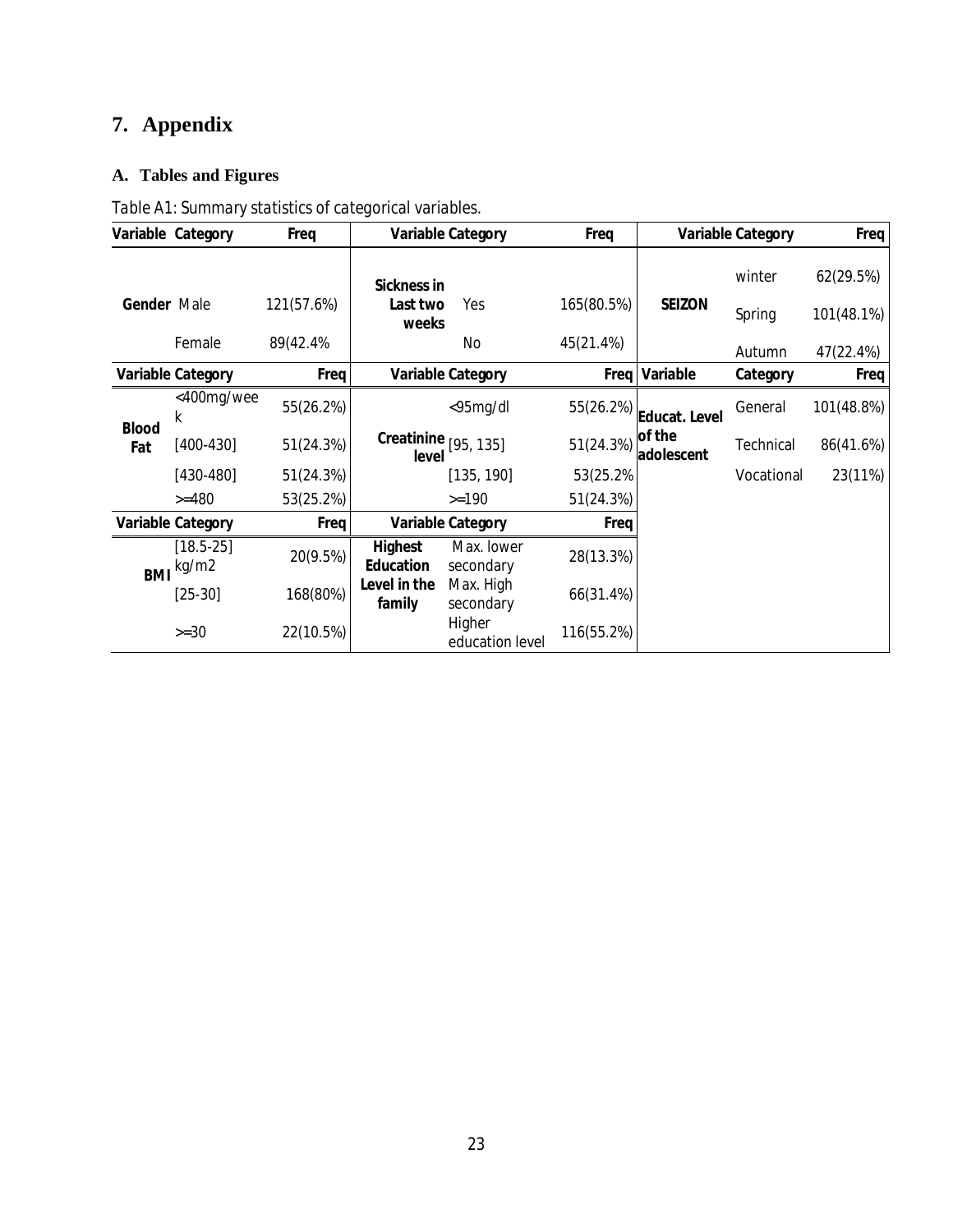# Table A2: pair-wise Correlation coefficients for the covariates

| <b>TSH</b>    | 1.00    |         |         |         | HHCB    | CB107   | CB146   | CB187   | COT     | <b>UCU</b> | <b>UAS</b> | PCB118  | <b>PCB170</b> | UBPA    | SOMPCB  | PCDD_F  | <b>MBP</b> | <b>DCP</b> | <b>HPYR</b> | BDE47 | <b>BDE153</b> |
|---------------|---------|---------|---------|---------|---------|---------|---------|---------|---------|------------|------------|---------|---------------|---------|---------|---------|------------|------------|-------------|-------|---------------|
|               |         |         |         |         |         |         |         |         |         |            |            |         |               |         |         |         |            |            |             |       |               |
| DL_PCB        | 0.03    | 1.00    |         |         |         |         |         |         |         |            |            |         |               |         |         |         |            |            |             |       |               |
| MBZP          | 0.12    | 0.09    | 1.00    |         |         |         |         |         |         |            |            |         |               |         |         |         |            |            |             |       |               |
| SOMME         | $-0.04$ | 0.08    | 0.12    | 1.00    |         |         |         |         |         |            |            |         |               |         |         |         |            |            |             |       |               |
| HHCB          | 0.03    | $-0.04$ | $-0.05$ | $-0.05$ | 1.00    |         |         |         |         |            |            |         |               |         |         |         |            |            |             |       |               |
| CB107         | 0.02    | $-0.02$ | 0.13    | 0.08    | $-0.03$ | 1.00    |         |         |         |            |            |         |               |         |         |         |            |            |             |       |               |
| CB146         | $-0.04$ | 0.08    | 0.12    | 0.06    | 0.08    | 0.68    | 1.00    |         |         |            |            |         |               |         |         |         |            |            |             |       |               |
| CB187         | $-0.07$ | 0.21    | 0.03    | $-0.04$ | 0.21    | 0.36    | 0.61    | 1.00    |         |            |            |         |               |         |         |         |            |            |             |       |               |
| COT           | $-0.05$ | $-0.34$ | 0.15    | 0.00    | $-0.14$ | $-0.02$ | $-0.05$ | $-0.15$ | 1.00    |            |            |         |               |         |         |         |            |            |             |       |               |
| <b>UCU</b>    | 0.04    | 0.00    | 0.27    | 0.15    | 0.00    | 0.20    | 0.12    | $-0.08$ | 0.33    | 1.00       |            |         |               |         |         |         |            |            |             |       |               |
| UAS           | $-0.03$ | 0.12    | 0.06    | 0.04    | $-0.09$ | 0.01    | $-0.01$ | $-0.16$ | $-0.07$ | 0.25       | 1.00       |         |               |         |         |         |            |            |             |       |               |
| <b>PCB118</b> | 0.09    | $-0.20$ | 0.09    | 0.03    | $-0.09$ | 0.51    | $-0.01$ | 0.24    | 0.18    | $-0.03$    | $-0.07$    | 1.00    |               |         |         |         |            |            |             |       |               |
| <b>PCB170</b> | $-0.06$ | 0.10    | $-0.01$ | 0.00    | 0.00    | 0.19    | 0.51    | 0.47    | $-0.09$ | $-0.09$    | 0.02       | 0.68    | 1.00          |         |         |         |            |            |             |       |               |
| UBPA          | $-0.03$ | $-0.09$ | 0.03    | 0.04    | $-0.06$ | 0.01    | 0.05    | 0.01    | 0.04    | 0.20       | $-0.03$    | 0.01    | 0.00          | 1.00    |         |         |            |            |             |       |               |
| SOMPCB        | $-0.03$ | 0.08    | 0.07    | 0.02    | $-0.11$ | 0.32    | 0.56    | 0.38    | $-0.04$ | $-0.06$    | 0.04       | 0.78    | 0.92          | 0.00    | 1.00    |         |            |            |             |       |               |
| PCDD_F        | 0.03    | 0.64    | 0.01    | $-0.06$ | $-0.10$ | 0.14    | 0.09    | 0.13    | $-0.33$ | 0.00       | 0.04       | $-0.27$ | 0.09          | $-0.07$ | 0.07    | 1.00    |            |            |             |       |               |
| <b>MBP</b>    | 0.10    | $-0.01$ | 0.23    | 0.05    | $-0.08$ | 0.16    | 0.07    | 0.01    | $-0.01$ | 0.34       | $-0.01$    | $-0.04$ | $-0.01$       | 0.06    | 0.01    | 0.13    | 1.00       |            |             |       |               |
| <b>DCP</b>    | 0.19    | $-0.11$ | 0.11    | $-0.01$ | $-0.07$ | $-0.08$ | $-0.05$ | $-0.04$ | $-0.05$ | 0.19       | 0.09       | $-0.05$ | $-0.07$       | 0.03    | $-0.04$ | $-0.14$ | $-0.01$    | 1.00       |             |       |               |
| <b>HPYR</b>   | 0.08    | $-0.12$ | 0.21    | 0.03    | 0.14    | 0.02    | 0.00    | $-0.02$ | 0.55    | 0.56       | 0.00       | 0.04    | $-0.07$       | 0.07    | $-0.07$ | $-0.14$ | 0.16       | 0.03       | 1.00        |       |               |
| BDE47         | $-0.01$ | 0.08    | 0.02    | 0.17    | $-0.20$ | 0.08    | 0.16    | $-0.04$ | 0.26    | 0.07       | 0.00       | $-0.19$ | $-0.02$       | 0.11    | 0.02    | 0.33    | 0.02       | $-0.01$    | $-0.03$     | 1.00  |               |
| <b>BDE153</b> | 0.07    | $-0.06$ | 0.09    | 0.03    | $-0.21$ | 0.27    | 0.24    | 0.03    | 0.06    | 0.07       | 0.00       | $-0.02$ | 0.05          | 0.01    | 0.09    | 0.00    | 0.03       | 0.07       | $-0.02$     | 0.00  | 1.00          |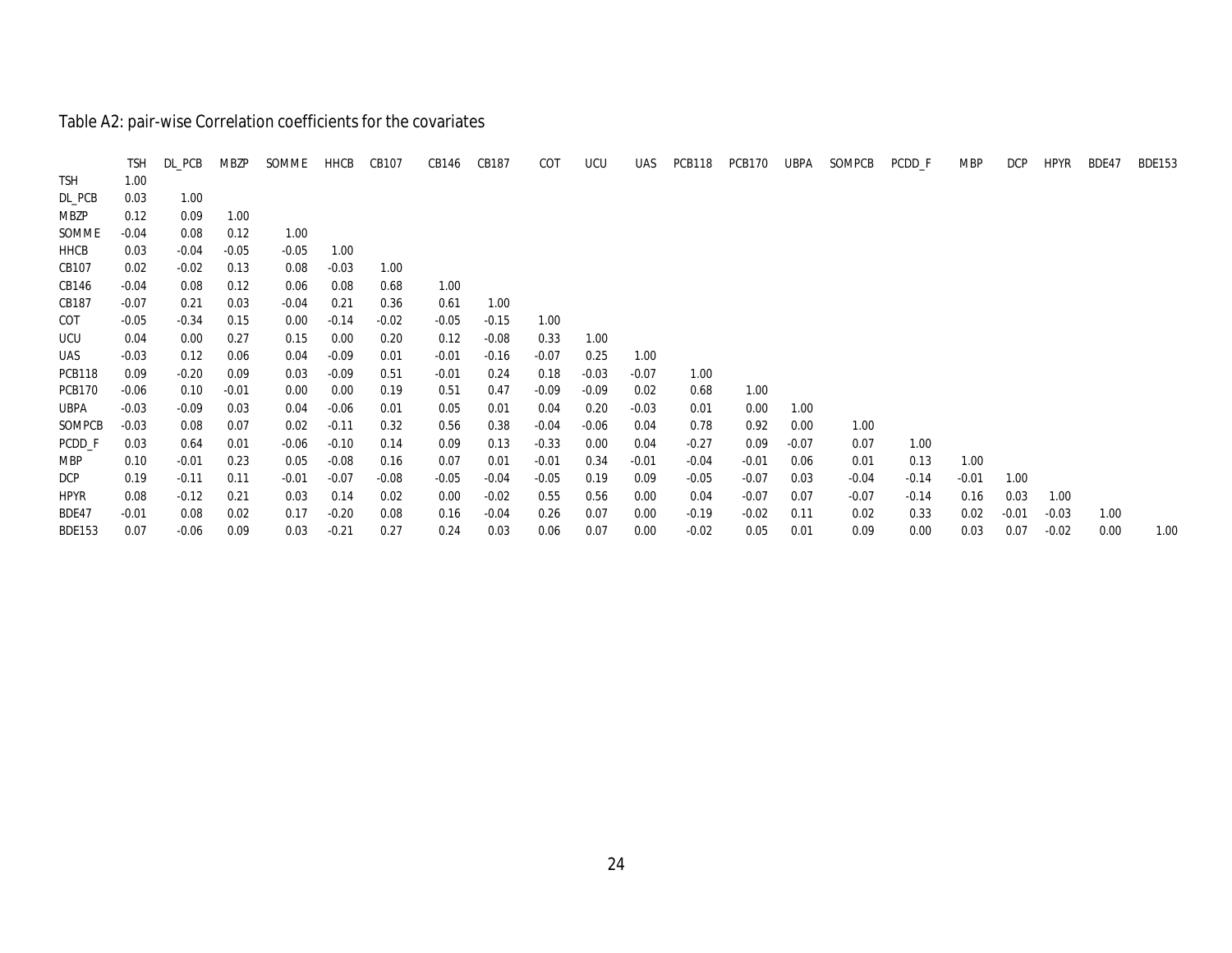|                    |          | Ridge regression |         | <b>OLS</b> |           |         |             |  |
|--------------------|----------|------------------|---------|------------|-----------|---------|-------------|--|
| Label              |          |                  |         |            |           |         | <b>VIF</b>  |  |
|                    | Estimate | Std.error        | P-value | Estimate   | Std.error | P-value |             |  |
| Intercept          | 0.690    | 0.807            | 0.398   | 0.181      | 0.231     | 0.445   | $\mathbf 0$ |  |
| Gender             | 0.157    | 0.154            | 0.315   | 0.054      | 0.335     | 0.874   | 3.193       |  |
| COT                | $-0.177$ | 0.201            | 0.276   | 0.261      | 0.181     | 0.169   | 5.519       |  |
| <b>TRA</b>         | $-0.026$ | 0.023            | 0.789   | 0.339      | 0.242     | 0.181   | 10.857      |  |
| DL PCB             | 0.513    | 1.906            | 0.909   | 0.676      | 0.432     | 0.138   | 3.951       |  |
| <b>MBZP</b>        | $0.000*$ | 0.002            | 0.531   | $-0.151$   | 0.270     | 0.584   | 2.850       |  |
| SOMME              | $0.000*$ | 0.001            | 0.454   | 0.757      | 0.911     | 0.419   | 2.360       |  |
| <b>HHCB</b>        | $0.000*$ | 0.000            | 0.242   | $-0.281$   | 0.284     | 0.338   | 2.112       |  |
| CB107              | 0.019    | 0.016            | 0.492   | 0.549      | 0.524     | 0.311   | 16.103      |  |
| CB146              | $-0.015$ | 0.022            | 0.943   | $-0.589$   | 0.610     | 0.349   | 18.799      |  |
| CB187              | $-0.001$ | 0.017            | 0.020   | 0.484      | 0.372     | 0.213   | 6.871       |  |
| <b>UCD</b>         | 1.526    | 0.628            | 0.414   | $-0.054$   | 0.228     | 0.816   | 3.739       |  |
| <b>UCU</b>         | 0.014    | 0.017            | 0.211   | $-0.010$   | 0.530     | 0.985   | 3.049       |  |
| <b>UTL</b>         | $-0.802$ | 0.631            | 0.028   | 0.000      | 0.180     | 0.999   | 2.550       |  |
| <b>UAS</b>         | $-0.003$ | 0.001            | 0.886   | $-0.095$   | 0.556     | 0.867   | 2.940       |  |
| <b>PCB118</b>      | $-0.246$ | 0.193            | 0.784   | 0.178      | 0.590     | 0.767   | 7.91        |  |
| <b>PCB170</b>      | 0.001    | 0.004            | 0.356   | 0.061      | 0.863     | 0.945   | 14.468      |  |
| <b>UBPA</b>        | $-0.002$ | 0.007            | 0.656   | $-0.014$   | 0.150     | 0.927   | 1.765       |  |
| <b>UTCS</b>        | $-0.001$ | 0.001            | 0.083   | $-0.136$   | 0.165     | 0.425   | 2.555       |  |
| SOMPCB             | $0.000*$ | 0.001            | 0.009   | 0.290      | 1.103     | 0.796   | 25.687      |  |
| High Educ.lev 1    | $-0.331$ | 0.186            | 0.329   | 0.192      | 0.406     | 0.643   | 4.088       |  |
| High Educ.lev 2    | $-0.458$ | 0.167            | 0.088   | $-0.001$   | 0.442     | 0.999   | 3.858       |  |
| BMI(18.5-25)       | $-0.263$ | 0.266            | 0.304   | $-0.457$   | 0.338     | 0.197   | 4.766       |  |
| BMI(25-30)         | $-0.358$ | 0.204            | 0.267   | $-0.495$   | 0.317     | 0.139   | 4.277       |  |
| <b>HCB</b>         | 0.004    | 0.004            | 0.239   | $-0.081$   | 0.247     | 0.748   | 2.421       |  |
| <b>DDE</b>         | $0.000*$ | 0.000            | 0.313   | $-0.233$   | 0.240     | 0.346   | 3.295       |  |
| PCDD_F             | $-0.646$ | 0.540            | 0.448   | 0.009      | 0.342     | 0.979   | 3.094       |  |
| <b>MBP</b>         | $-0.003$ | 0.003            | 0.558   | $-0.046$   | 0.149     | 0.763   | 2.985       |  |
| <b>DCP</b>         | 0.015    | 0.019            | 0.054   | 0.179      | 0.273     | 0.522   | 2.799       |  |
| <b>HPYR</b>        | $0.000*$ | 0.001            | 0.097   | 0.323      | 0.155     | 0.055   | 3.629       |  |
| <b>TTMA</b>        | 0.001    | 0.000            | 0.063   | $-0.055$   | 0.172     | 0.753   | 2.043       |  |
| <b>BDE47</b>       | $-0.001$ | 0.121            | 0.313   | $-0.280$   | 0.158     | 0.097   | 3.022       |  |
| <b>BDE153</b>      | 0.028    | 0.016            | 0.136   | 0.414      | 0.193     | 0.049   | 1.446       |  |
| <b>Sickness</b>    | $-0.318$ | 0.166            | 0.946   | $-0.260$   | 0.243     | 0.300   | 1.704       |  |
| Blood fat(<400)    | 0.198    | 0.194            | 0.438   | $-0.340$   | 0.248     | 0.190   | 3.989       |  |
| Blood fat(400-430) | 0.259    | 0.170            | 0.398   | 0.283      | 0.289     | 0.342   | 3.337       |  |
| Blood fat(430-480) | 0.013    | 0.185            | 0.315   | $-0.361$   | 0.292     | 0.236   | 3.083       |  |
| Creatinine         |          |                  |         |            |           |         |             |  |

*Table A3: Ridge and OLS estimate and Std,Error*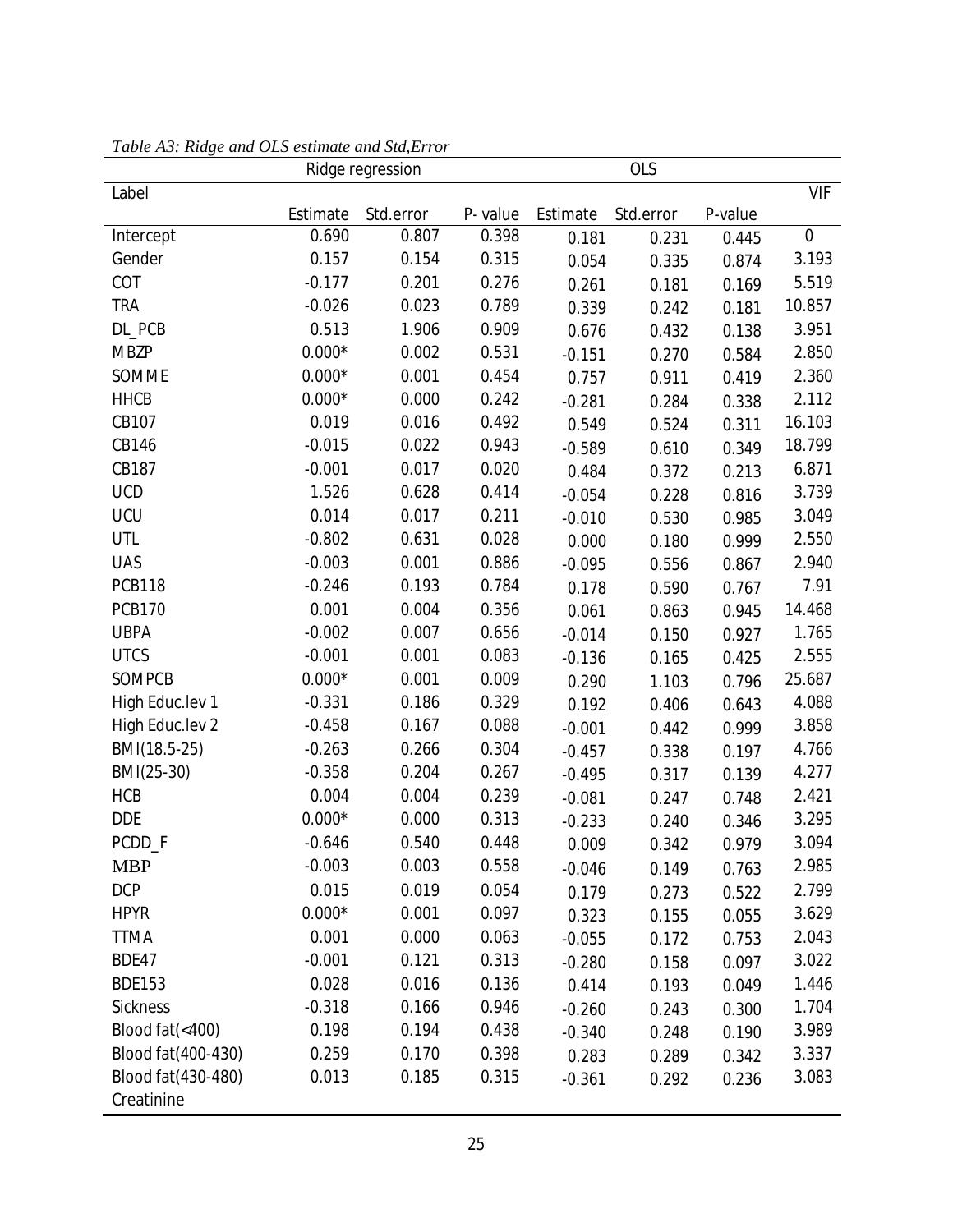| $level(<$ 95 $mq/dl)$ | 0.215    | 0.274 | 0.276 | 0.027    | 0.334 | 0.937 | 9.119 |
|-----------------------|----------|-------|-------|----------|-------|-------|-------|
| Creatinine level(95-  |          |       |       |          |       |       |       |
| 135)                  | 0.396    | 0.246 | 0.116 | 0.690    | 0.295 | 0.034 | 7.020 |
| Creatinine level(135- |          |       |       |          |       |       |       |
| 190)                  | 0.335    | 0.183 | 0.075 | 0.129    | 0.258 | 0.626 | 3.308 |
| Winter                | 1.048    | 0.542 | 0.061 | $-0.362$ | 0.351 | 0.318 | 4.227 |
| Spring                | 0.711    | 0.524 | 0.183 | $-0.853$ | 0.464 | 0.086 | 4.052 |
| General               | $-0.655$ | 0.355 | 0.073 | $-1.501$ | 0.672 | 0.041 | 5.702 |
| <b>Technical</b>      | $-0.747$ | 0.328 | 0.029 | $-2.066$ | 0.746 | 0.014 | 4.766 |

 *\*small value* 

*Table A4: LASSO model Parameter estimates with S.E*

| Coefficients             | Estimate | Std.error | P-value |
|--------------------------|----------|-----------|---------|
| (Intercept)              | 0.107    | 0.102     | 0.295   |
| <b>GESL</b>              | $-0.205$ | 0.120     | 0.087   |
| Sickness in last 2 weeks | $-0.097$ | 0.095     | 0.305   |
| COT                      | $-1.009$ | 0.455     | 0.026   |
| <b>UAS</b>               | $-0.224$ | 0.079     | 0.005   |
| <b>TRA</b>               | 0.415    | 0.130     | 0.001   |
| DL_PCB                   | 0.143    | 0.140     | 0.305   |
| PCDD_F                   | $-0.255$ | 0.128     | 0.046   |
| <b>MBP</b>               | $-0.685$ | 0.471     | 0.146   |
| <b>MBZP</b>              | 0.003    | 0.224     | 0.990   |
| <b>DCP</b>               | 0.024    | 0.074     | 0.752   |
| <b>HHCB</b>              | 0.146    | 0.147     | 0.321   |
| <b>TTMA</b>              | $-0.113$ | 0.107     | 0.292   |
| <b>HPYR</b>              | 0.249    | 0.215     | 0.248   |
| <b>BDE47</b>             | 0.395    | 0.180     | 0.029   |
| <b>BDE153</b>            | 0.090    | 0.117     | 0.439   |
| CB107                    | 0.042    | 0.244     | 0.864   |
| <b>CB146</b>             | $-0.333$ | 0.227     | 0.143   |
| CB187                    | 0.000    | 0.147     | 1.000   |
| <b>DDE</b>               | 0.170    | 0.119     | 0.151   |
| <b>HCB</b>               | 0.211    | 0.104     | 0.042   |
| <b>PCB118</b>            | 0.003    | 0.161     | 0.986   |
| <b>PCB170</b>            | $-0.179$ | 0.222     | 0.420   |
| <b>SOMPCB</b>            | 0.000    | 0.306     | 1.000   |
| <b>UBPA</b>              | 0.121    | 0.224     | 0.588   |
| <b>UTCS</b>              | 0.003    | 0.123     | 0.980   |
| <b>UCD</b>               | 0.105    | 0.129     | 0.416   |
| <b>UTL</b>               | $-0.061$ | 0.118     | 0.605   |
| UCU                      | 0.000    | 0.125     | 1.000   |
| SOMME                    | 0.000    | 0.165     | 1.000   |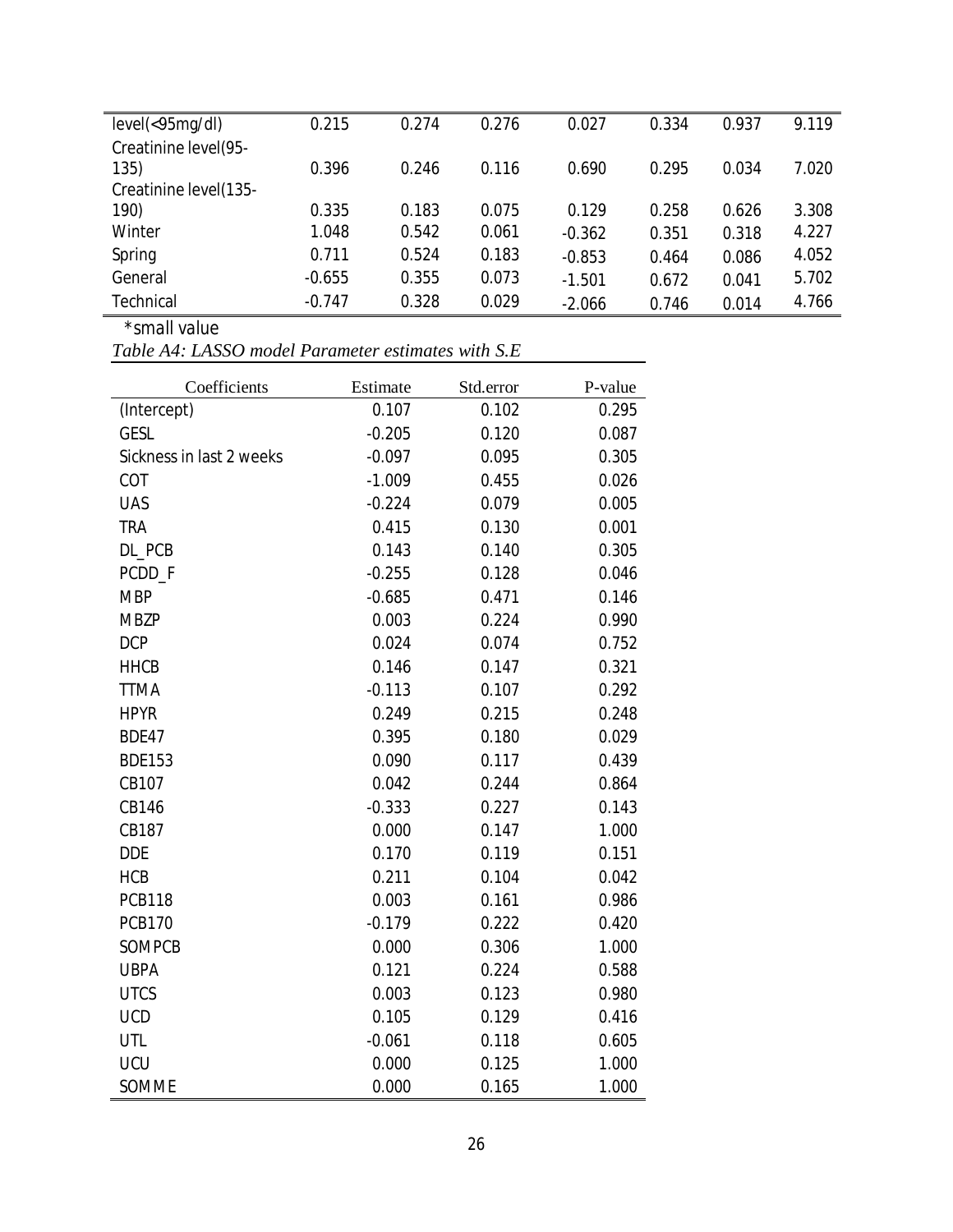| General                       | $-0.369$ | 0.202 | 0.067 |
|-------------------------------|----------|-------|-------|
| Technical                     | $-0.353$ | 0.204 | 0.084 |
| Highest Educ.lev(lower scond) | 0.000    | 0.131 | 1.000 |
| Highest Educ.lev(high scond)  | $-0.034$ | 0.135 | 0.801 |
| Creatinine(<95)               | 0.333    | 0.144 | 0.021 |
| Creatinine [95-135]           | 0.212    | 0.126 | 0.092 |
| Creatinine [135-190]          | 0.268    | 0.121 | 0.027 |
| Body fat (<400mg/week)        | 0.234    | 0.106 | 0.028 |
| Blood fat [400-430]           | 0.228    | 0.108 | 0.036 |
| Blood fat [430-480]           | 0.158    | 0.103 | 0.125 |
| BMI[18.5-25]                  | 0.035    | 0.129 | 0.787 |
| BMI[25-30]                    | 0.000    | 0.141 | 1.000 |
| Winter                        | 0.013    | 0.104 | 0.902 |
| Spring                        | 0.000    | 0.075 | 1.000 |

*Table A5: Parameter estimates with S.E using Elastic net model*

| Coefficients             | Estimate | Std.Error | P-value |
|--------------------------|----------|-----------|---------|
| (Intercept)              | 0.124    | 0.091     | 0.173   |
| <b>GESL</b>              | $-0.059$ | 0.116     | 0.612   |
| Sickness in last 2 weeks | $-0.107$ | 0.097     | 0.272   |
| <b>COT</b>               | $-0.177$ | 0.201     | 0.378   |
| <b>UAS</b>               | $-0.190$ | 0.099     | 0.055   |
| <b>TRA</b>               | 0.374    | 0.129     | 0.004   |
| DL PCB                   | 0.289    | 0.138     | 0.036   |
| PCDD_F                   | $-0.334$ | 0.128     | 0.009   |
| <b>MBP</b>               | 0.431    | 0.379     | 0.256   |
| <b>MBZP</b>              | $-0.032$ | 0.127     | 0.798   |
| <b>DCP</b>               | $-0.053$ | 0.095     | 0.581   |
| <b>HHCB</b>              | 0.033    | 0.123     | 0.788   |
| <b>TTMA</b>              | $-0.024$ | 0.124     | 0.846   |
| <b>HPYR</b>              | 0.145    | 0.241     | 0.549   |
| BDE47                    | $-0.001$ | 0.121     | 0.996   |
| <b>BDE153</b>            | $-0.076$ | 0.135     | 0.573   |
| CB107                    | 0.078    | 0.193     | 0.687   |
| CB146                    | $-0.285$ | 0.213     | 0.182   |
| CB187                    | 0.011    | 0.150     | 0.942   |
| <b>DDE</b>               | 0.207    | 0.120     | 0.085   |
| <b>HCB</b>               | 0.134    | 0.122     | 0.273   |
| <b>PCB118</b>            | 0.246    | 0.193     | 0.203   |
| <b>PCB170</b>            | $-0.109$ | 0.274     | 0.692   |
| <b>SOMPCB</b>            | 0.000    | 0.127     | 1.000   |
| <b>UBPA</b>              | 0.000    | 0.121     | 1.000   |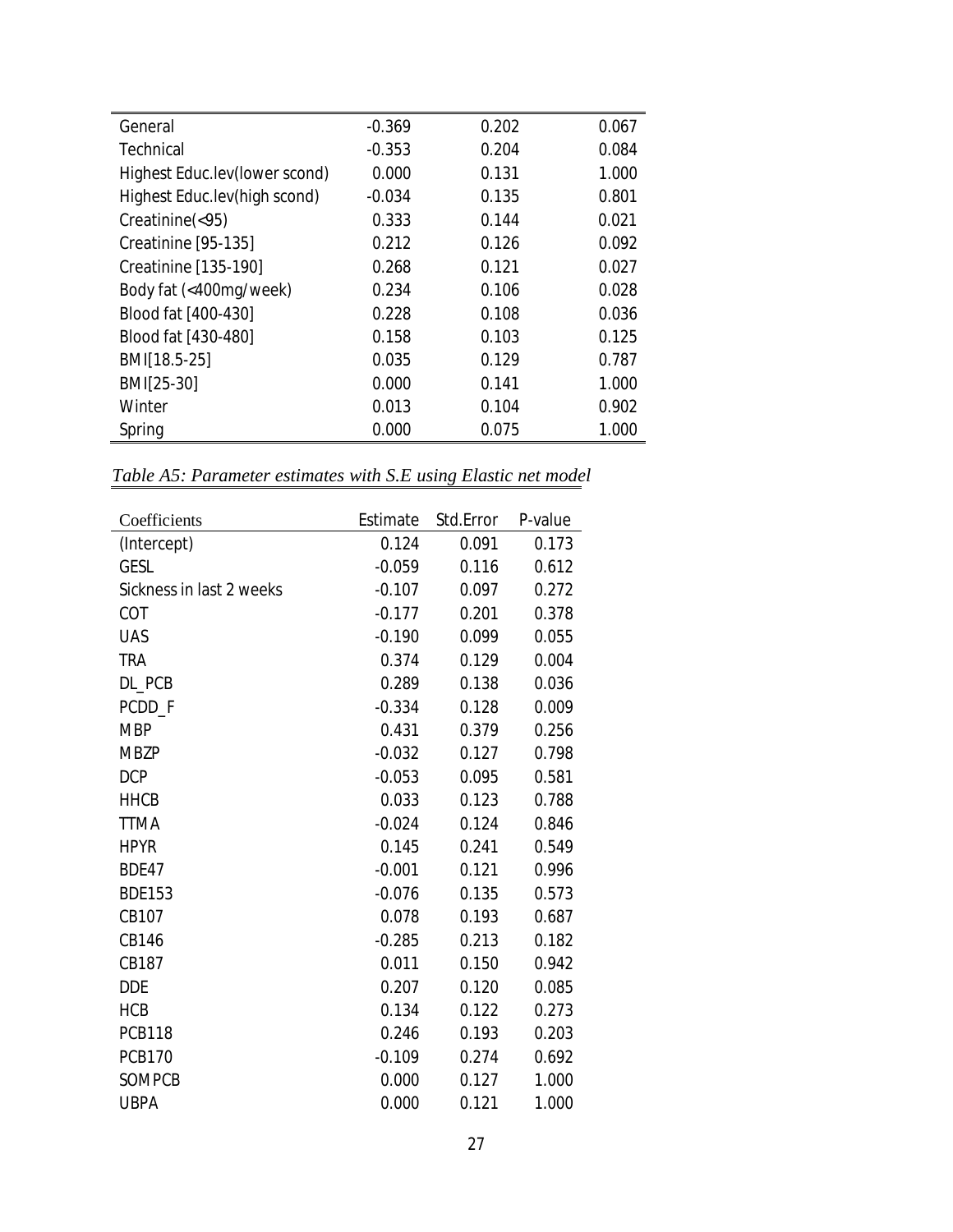| <b>UTCS</b>                    | $-0.039$ | 0.122 | 0.749 |
|--------------------------------|----------|-------|-------|
| <b>UCD</b>                     | 0.000    | 0.119 | 1.000 |
| UTL                            | $-0.079$ | 0.120 | 0.512 |
| <b>UCU</b>                     | 0.117    | 0.121 | 0.336 |
| SOMME                          | $-0.057$ | 0.080 | 0.476 |
| General                        | $-0.059$ | 0.191 | 0.757 |
| <b>Technical</b>               | $-0.139$ | 0.178 | 0.434 |
| Highest edu. (lower secondary) | 0.056    | 0.148 | 0.707 |
| Highest edu. (high secondary)  | $-0.122$ | 0.150 | 0.415 |
| Creatinine (<95mg/dl)          | 0.349    | 0.165 | 0.034 |
| Creatinine [95-135]            | 0.213    | 0.158 | 0.178 |
| Creatinine [135-190]           | 0.234    | 0.141 | 0.096 |
| Blood fat [<400 mg/week]       | 0.240    | 0.126 | 0.057 |
| Blood fat[400-430]             | 0.151    | 0.121 | 0.211 |
| Blood fat [430-480]            | 0.211    | 0.123 | 0.088 |
| BMI[18.5-25]                   | $-0.037$ | 0.125 | 0.767 |
| BMI[25-30]                     | $-0.126$ | 0.132 | 0.341 |
| Winter                         | $-0.227$ | 0.161 | 0.160 |
| Spring                         | $-0.281$ | 0.161 | 0.082 |

l,



*Figure A1: Dose-response plot between Pollutants (TRA, DL\_PCB, MBZP & DCP) with TSH.*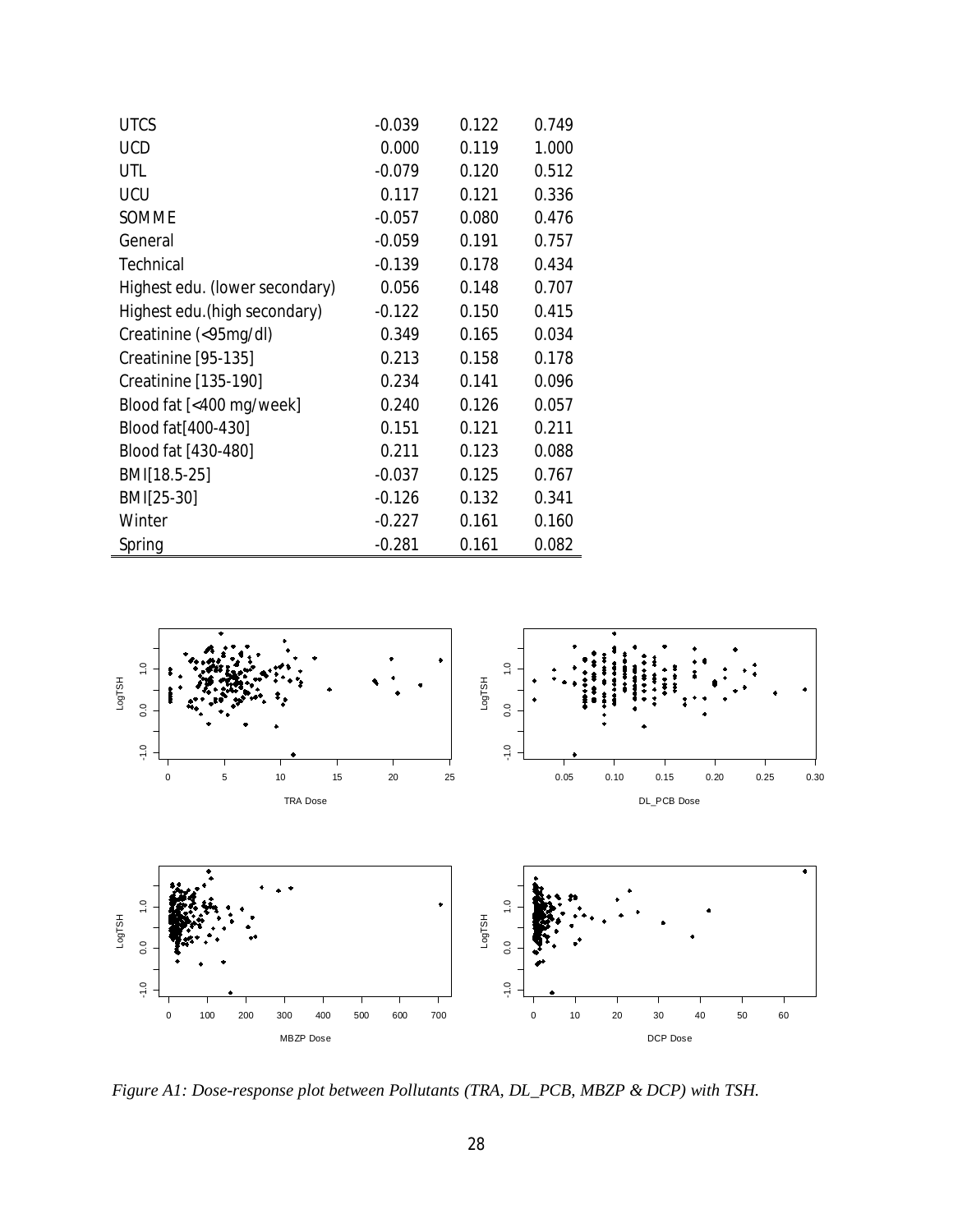

*Figure A2: Dose-response plot between Pollutants (HHCB, TTMA, COT & UBPA) with TSH.*



*Figure A3: Dose-response plot between Pollutants (CB146, 187, 107 &MBP) with TSH.*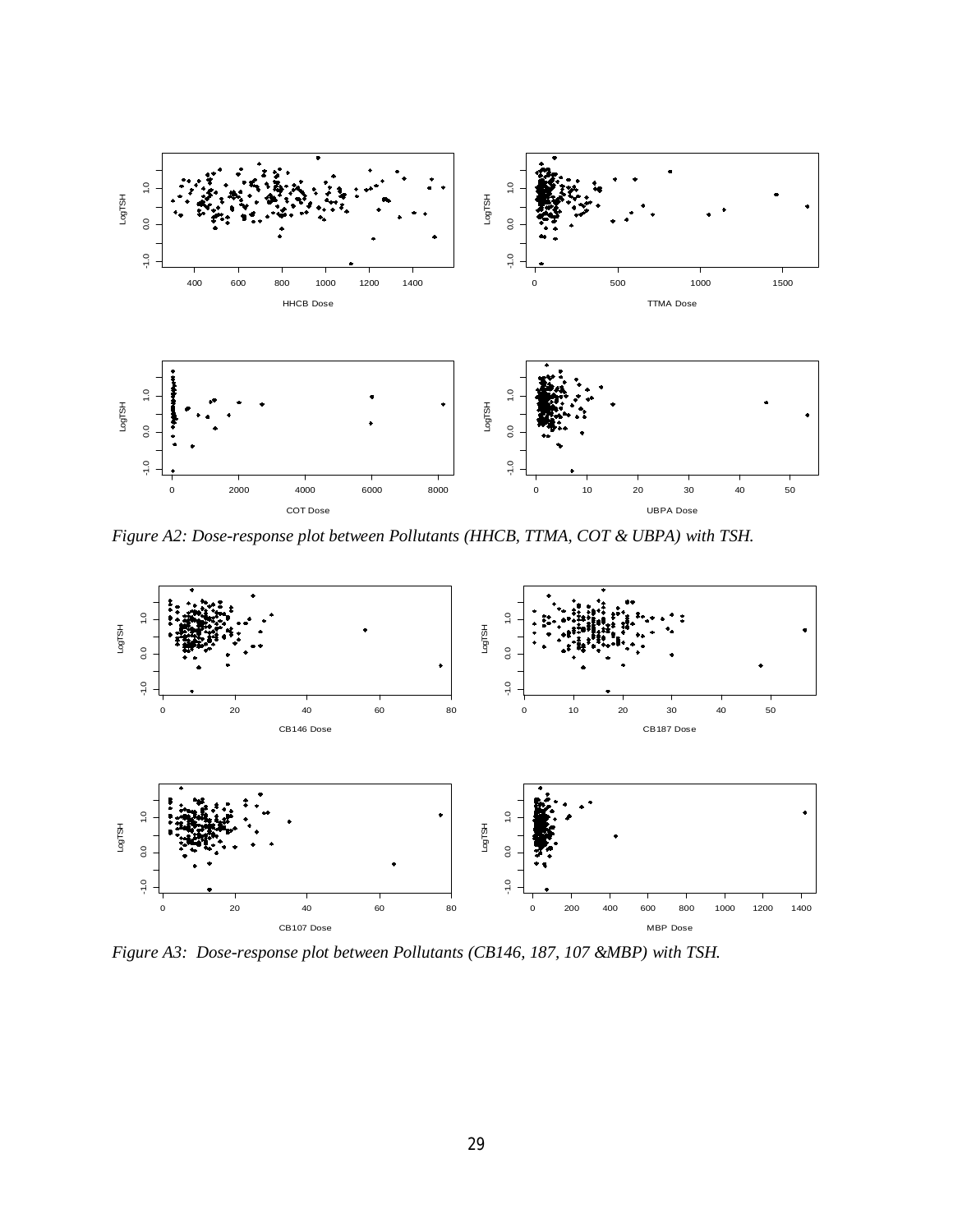

*Figure A4: Dose-response plot between Pollutants (UCU, UAS, UCD & UTL) with TSH.* 



*Figure A5: Dose-response plot between Pollutants (PCDD\_F, HPYR, SOMME & UTCS) with TSH.*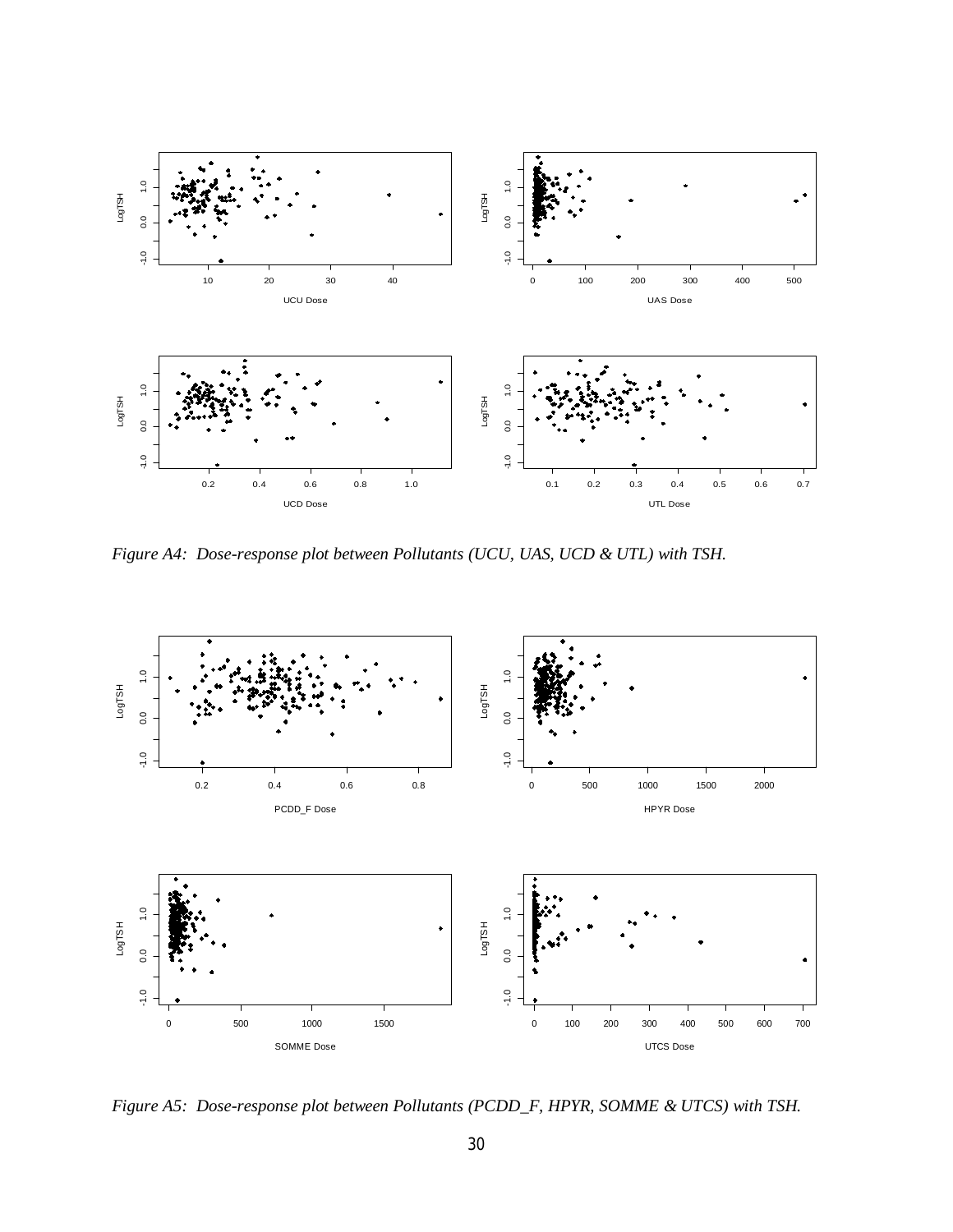## **Selected R Code**

```
library(lasso2)
library(elasticnet)
library(lars)
library(dummies)
library(MASS)
###### Trean and test sample######
set.seed(54321)
sample.size=length(dataridge[,1])
frac=0.7learn.set=sample(sample.size,sample.size*frac)
learn.dat=dataridge[learn.set,]
test.dat=dataridge[-learn.set,]
library(MASS)
############# Ridge Regression###############
fit.ridge<lm.ridge(tsh1~GESL1+RB_A031+RB_A032+RB_F02+SEIZOEN1+SEIZOEN2+BMITOVO1+BMITOV
O2+DL_PCB+HHCB+SOMME+TRA+MBZP+DCP+DDE+TTMA+HPYR+UCD+UBPA+BLOEDVETKLAS1+B
LOEDVETKLAS2+BLOEDVETKLAS3+CREAKLAS1+CREAKLAS2+CREAKLAS3+SOMPCB+UAS+UCU+
UTL+UTCS+MBP+PCDD_F+BDE153+HCB+CB146+CB187+CB107+PCB170+HCB+OPLKLASG1+OPLKLA
SG2+PCDD_F
\text{standardize} = \text{TRUE}, \text{data=learn.dat}, \text{lambda=seq}(0,1,0.01)select(fit.ridge)
which.min(fit.ridge$GCV)
#####Cross validation procedure to decide tuning parameter t
cv.TSH<-cv.lars(X, Y, K=10, \text{trace } =F, \text{ plot.} it = TRUE, se = TRUE, type = c("lasso"), mode=c("fraction"),
normalize = F)
cv.TSH
title("10-fold Cross Validation and Standard error")
lars TSH < -lars(X, Y, type="lasso", intercept=TRUE)plot(lars_TSH)
#Using "Lasso2" Package
l1c.tsh<- l1ce(tsh1 ~.,data=learn.dat,trace=TRUE, sweep.out=~1,bound=(1:20)/20)
l1c.tsh
###----Elastic Net----###
data.net<-as.matrix(data.dummies[-test,]);
xpred<-as.matrix(data.dummies[test,]);
s < -seq(0,1,0.1)lambda<-c(0, 0.01, 0.1, 1, 10);
errors<-NULL;
##For lambda=c(0, 0.01, 0.1, 1, 10) and s=seq(0,1,0.1) get the combination with lowest CV error##
for(i in lambda)\{net.params<-cv.enet(data.net[,-28], data.net[,28], K=10, lambda=i, s=seq(0,1, 0.1),
mode="fraction",
       plot.it=FALSE, se=TRUE, max.steps=50, normalize=F);
       cve<-net.params$cv.error;
       errors<-rbind(errors,cve);
}
```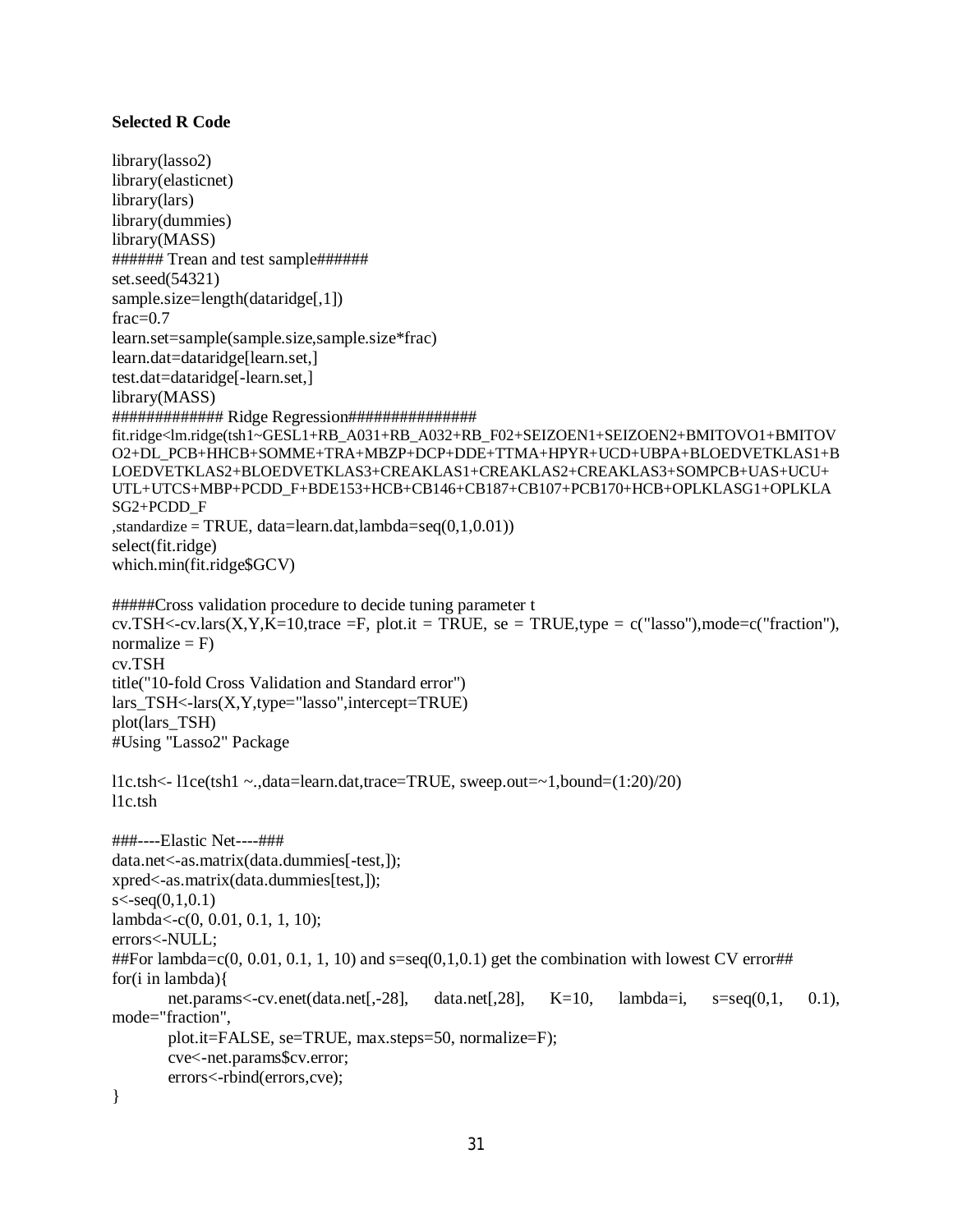rownames(errors)<-lambda; colnames(errors)<-s; errors

enet.reg<-enet(data.net[,-28], data.net[,28], lambda=0.01, max.steps=50, normalize=T,intercept=T); plot.enet(enet.reg, use.color = TRUE); enet.reg coef<-predict.enet(enet.reg, s=0.9, se=TRUE,type = "coefficients",intercept=T, mode = "fraction"); coef

pred.enet<-predict.enet(enet.reg, newx=data.net[,-28], s=0.9, type="fit", mode="fraction"); mse.learn<-mean((pred.enet\$fit - data.net[,28])^2); mse.learn;

pred.enetl<-predict.enet(enet.reg, newx=xpred[,-28], s=0.9, type = "fit", mode = "fraction"); mse.test<-mean((pred.enetl\$fit - xpred[,28])^2) mse.test